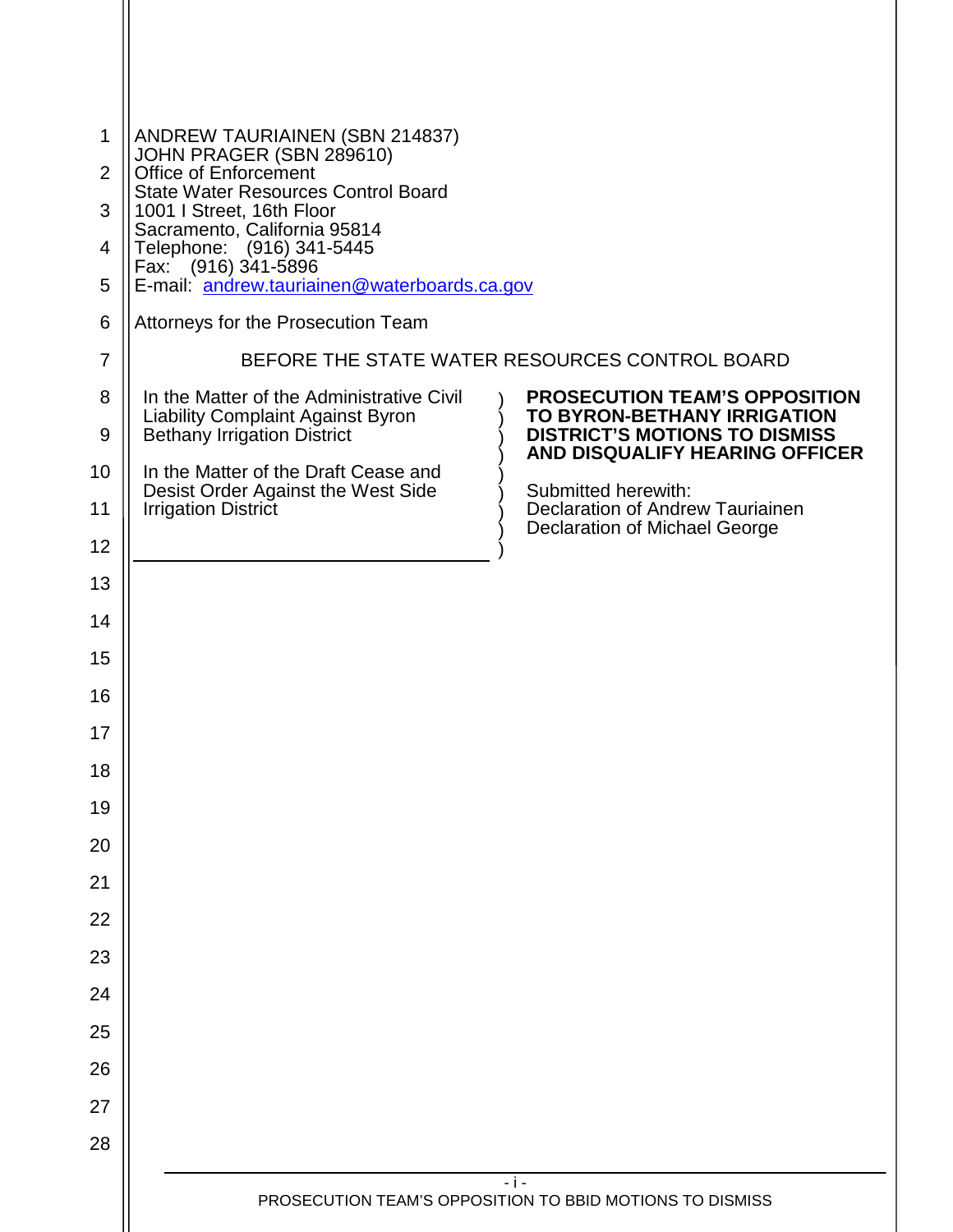| 1        | <b>Table of Contents</b>                                                                                                                                                       |
|----------|--------------------------------------------------------------------------------------------------------------------------------------------------------------------------------|
| 2        | Page                                                                                                                                                                           |
| 3        |                                                                                                                                                                                |
| 4        |                                                                                                                                                                                |
| 5        |                                                                                                                                                                                |
| 6<br>7   | A. The drought water availability analysis is evidence of a fact, and is not an                                                                                                |
| 8        | B. The Prosecution Team's issuance of the ACL Complaint did not violate BBID's due                                                                                             |
| 9        |                                                                                                                                                                                |
| 10       |                                                                                                                                                                                |
| 11       |                                                                                                                                                                                |
| 12       | a) This administrative enforcement proceeding poses no possible violation of<br>BBID's due process rights because it is not "based on" the June Notice or                      |
| 13       | b) The ACL Complaint's assertions of unavailability of water is not a final                                                                                                    |
| 14<br>15 |                                                                                                                                                                                |
| 16       | C. The Assistant Deputy Director for Water Rights issued the ACL Complaint pursuant                                                                                            |
| 17<br>18 | D. BBID provides no evidence of violations of the separation of functions or ex parte<br>rules to warrant disqualifying the Hearing Officer for actual bias or risk of bias 13 |
| 19       | 1. BBID fails to establish any actual bias by Hearing Officer Doduc that precludes                                                                                             |
| 20<br>21 | 2. BBID fails to demonstrate the existence of particular circumstances creating an<br>unacceptable risk of bias on the part of Hearing Officer Doduc15                         |
| 22       | a) The Board has maintained the proper separation of functions during this                                                                                                     |
| 23       | b) There have been no impermissible ex parte communications17                                                                                                                  |
| 24       |                                                                                                                                                                                |
| 25       |                                                                                                                                                                                |
| 26       |                                                                                                                                                                                |
| 27       |                                                                                                                                                                                |
| 28       |                                                                                                                                                                                |
|          | - ji -<br>PROSECUTION TEAM'S OPPOSITION TO BBID MOTIONS TO DISMISS                                                                                                             |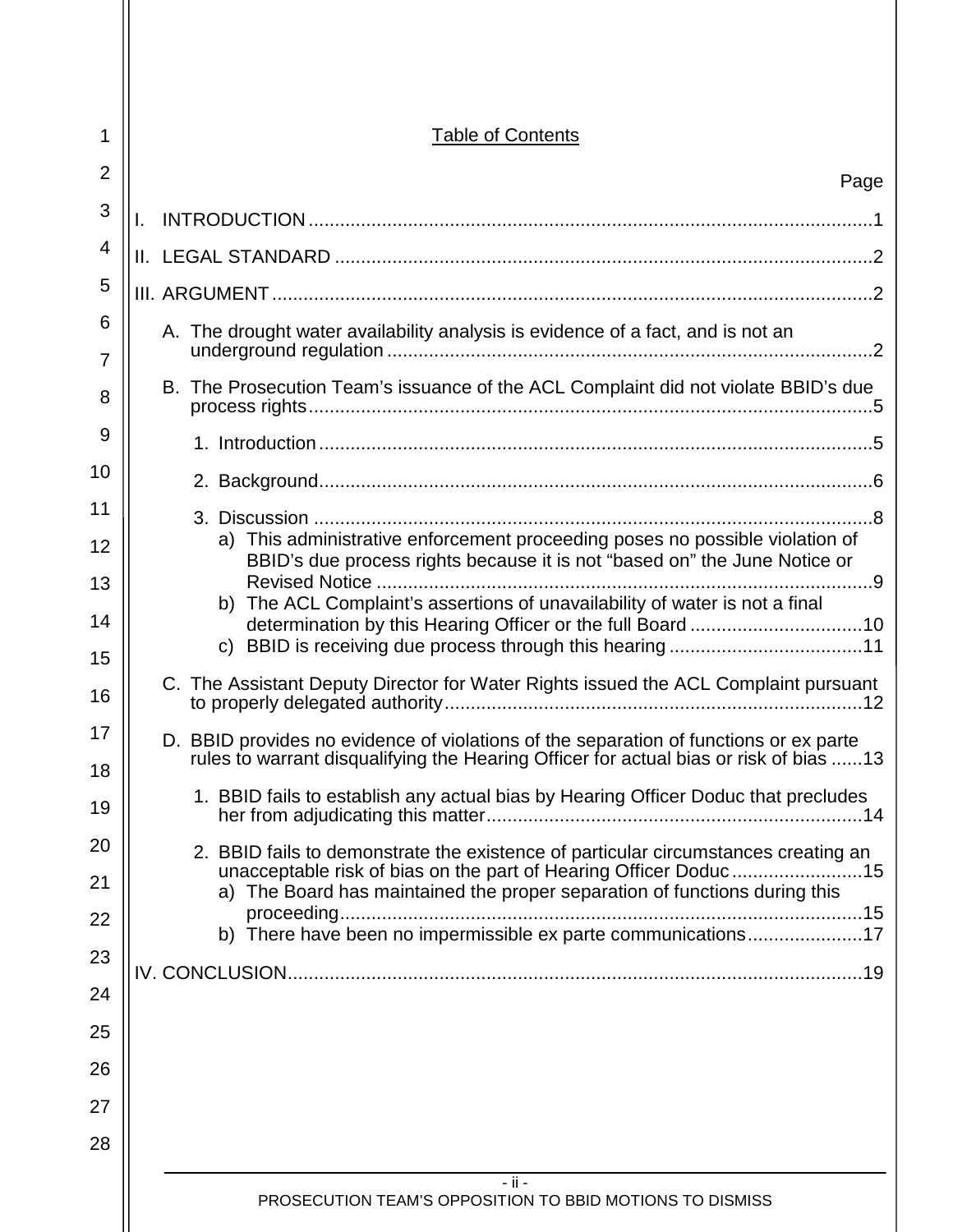| 1              | <b>Table of Authorities</b>                                                                                           |
|----------------|-----------------------------------------------------------------------------------------------------------------------|
| $\overline{2}$ | Page                                                                                                                  |
| 3              | <b>CASES</b>                                                                                                          |
| 4              | Bagley v. City of Manhattan Beach                                                                                     |
| 5<br>6         | BreakZone Billiards v. City of Torrance                                                                               |
| $\overline{7}$ | Byron-Bethany Irrigation District v. California State Water Resources Control                                         |
| 8              | Board, et al.                                                                                                         |
| 9              | Cal. Teachers Assn. v. Butte Community College Dist.                                                                  |
| 10             |                                                                                                                       |
| 11             | California School Employees Assn. v. Personnel Com. of the Pajaro Valley<br>Unified School Dist. of Santa Cruz County |
| 12             |                                                                                                                       |
| 13             | Central Delta Water Agency v. State Water Resources Control Bd.                                                       |
| 14             |                                                                                                                       |
| 15             | Cohen v. Board of Supervisors                                                                                         |
| 16<br>17       | Duarte Nursery, Inc. v. United States Army Corps of Engineers                                                         |
| 18             | Kenneally v. Lungren                                                                                                  |
| 19             |                                                                                                                       |
| 20             | Landmark Holding Group, Inc. v. Superior Court                                                                        |
| 21             | Morning Star Co. v. State Bd. of Equalization                                                                         |
| 22             |                                                                                                                       |
| 23             | Morongo Band of Mission Indians v. State Water Resources Control Board                                                |
| 24             |                                                                                                                       |
| 25             | Nasha v. City of Los Angeles                                                                                          |
| 26             | Nightlife Partners, Ltd. v. City of Beverly Hills                                                                     |
| 27             |                                                                                                                       |
| 28             |                                                                                                                       |
|                | $-$ iii $-$<br>PROSECUTION TEAM'S OPPOSITION TO BBID MOTIONS TO DISMISS                                               |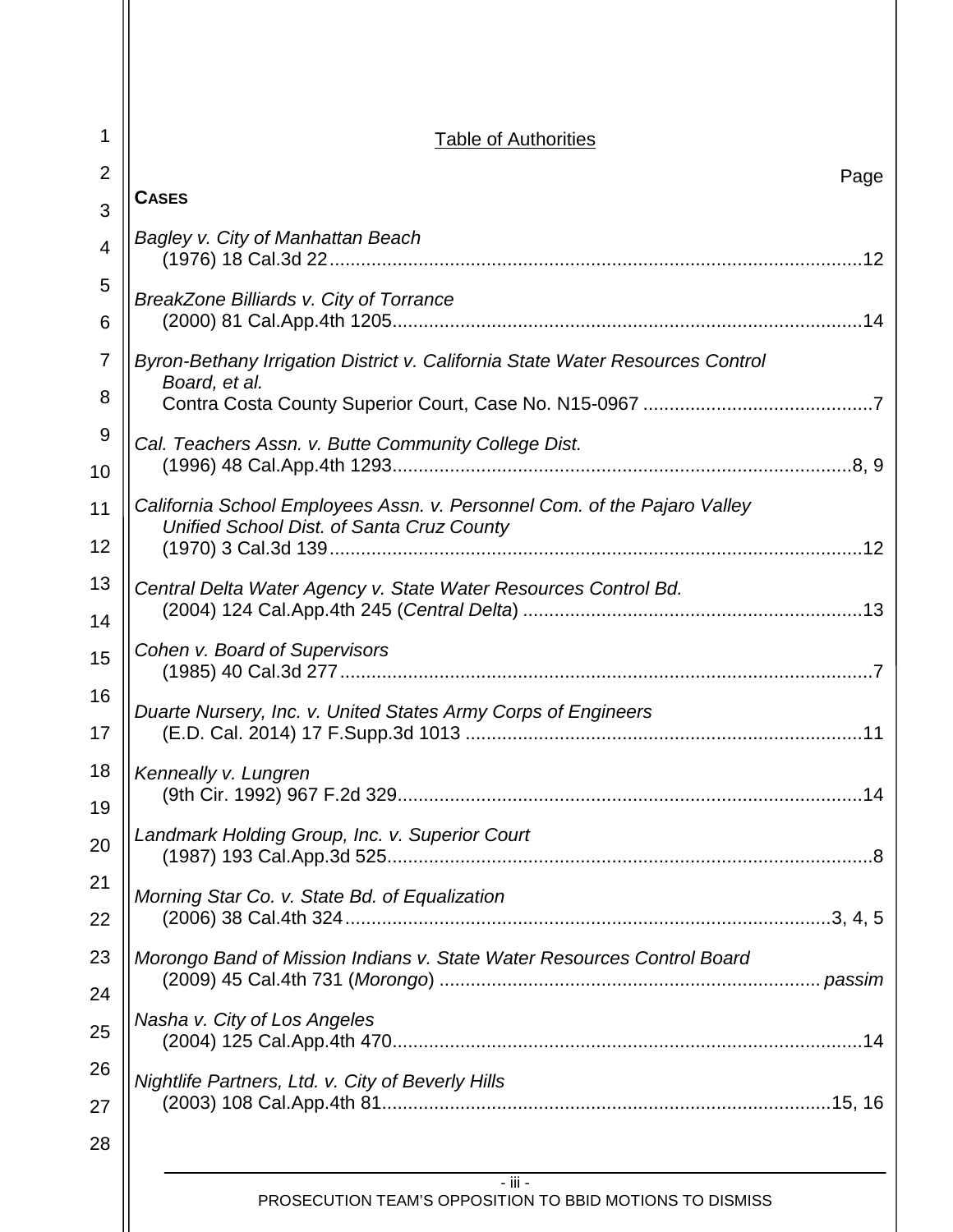| 1              | <b>Table of Authorities (Continued)</b>                                   |
|----------------|---------------------------------------------------------------------------|
| $\overline{2}$ | Page<br>CASES (CONT.)                                                     |
| 3              |                                                                           |
| 4              | Patterson Flying Service v. California Department of Pesticide Regulation |
| 5              | Quintero v. City of Santa Ana                                             |
| 6<br>7         | <b>STATUTES</b>                                                           |
| 8              | <b>Government Code</b>                                                    |
|                |                                                                           |
| 9<br>10        |                                                                           |
| 11             | <b>Water Code</b>                                                         |
| 12             |                                                                           |
| 13             |                                                                           |
| 14             | <b>REGULATIONS</b>                                                        |
| 15             | California Code of Regulations, Title 23                                  |
| 16             |                                                                           |
| 17             | .9                                                                        |
| 18             |                                                                           |
| 19             |                                                                           |
| 20             |                                                                           |
| 21             |                                                                           |
| 22             |                                                                           |
| 23             |                                                                           |
| 24             |                                                                           |
| 25             |                                                                           |
| 26             |                                                                           |
| 27             |                                                                           |
| 28             |                                                                           |
|                | $- iv -$<br>PROSECUTION TEAM'S OPPOSITION TO BBID MOTIONS TO DISMISS      |
|                |                                                                           |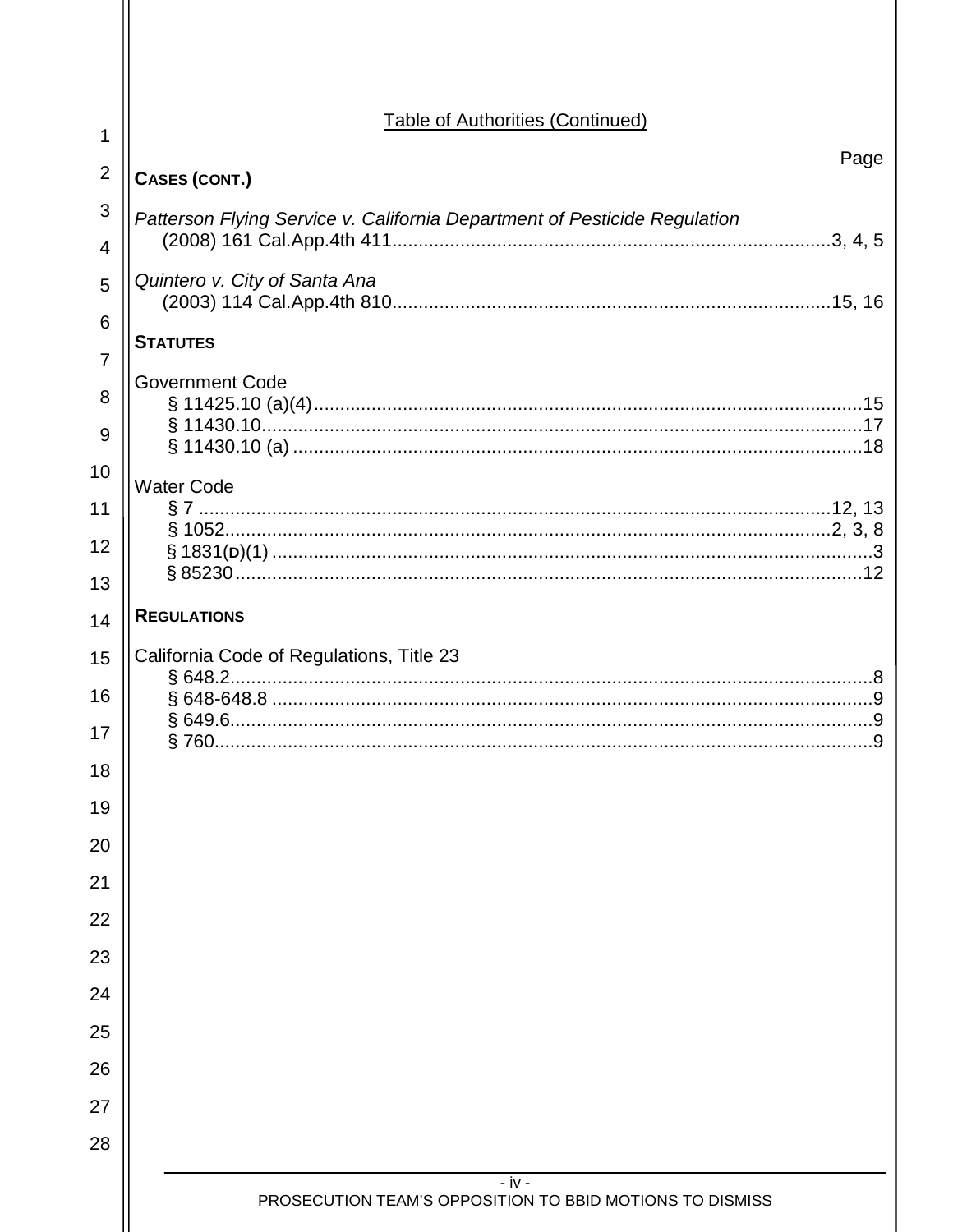1 2

3

4

5

6

7

8

9

10

11

12

13

14

## <span id="page-4-0"></span>**I. INTRODUCTION**

Through its February 3, 2016, Motion to Dismiss Administrative Liability Complaint In ENF01951 And Disqualify Hearing Officer On Constitutional And Statutory Grounds (Motion), Byron-Bethany Irrigation District (BBID) argues that the Hearing Officer cannot reach the merits of the July 20, 2015 Administrative Civil Liability Complaint's (ACL Complaint) (Exhibit WR-4) allegation that BBID unlawfully diverted water from June 13 to 25, 2015. None of the four issues that BBID raises support dismissing the ACL Complaint or disqualifying the Hearing Officer.

BBID first alleges that the process by which State Water Resources Control Board (Board) staff reach its conclusion as to whether water was unavailable for BBID to divert was a regulation, unlawfully adopted without compliance with the Administrative Procedures Act (APA). That argument is unavailing because staff's factual water unavailability determination does not meet any of the elements necessary to establish that it is a regulation subject to the APA.

15 16 17 18 19 20 21 BBID next argues that it was entitled to due process that it did not receive *before* the ACL Complaint was issued in the first place. That conception turns due process on its head. BBID is receiving due process through this very proceeding which it now seeks to halt. The issuance of the ACL Complaint in July 2015 initiated a rigorous procedure that guarantees BBID's due process right to challenge the allegations made in the ACL Complaint before a decisionmaker (the Hearing Officer) determines whether or not BBID unlawfully diverted water.

22 23 24 25 Third, BBID argues that Board staff lacked delegated authority to issue the ACL Complaint. That is incorrect, as the Delta Watermaster has clear statutory authority to initiate this enforcement proceeding, and he had clear statutory authority to delegate that authority.

26 27 Finally, BBID argues that Hearing Officer Doduc should be disqualified. BBID fails to meet its burden to show either actual basis Ms. Doduc's part, or the risk of bias.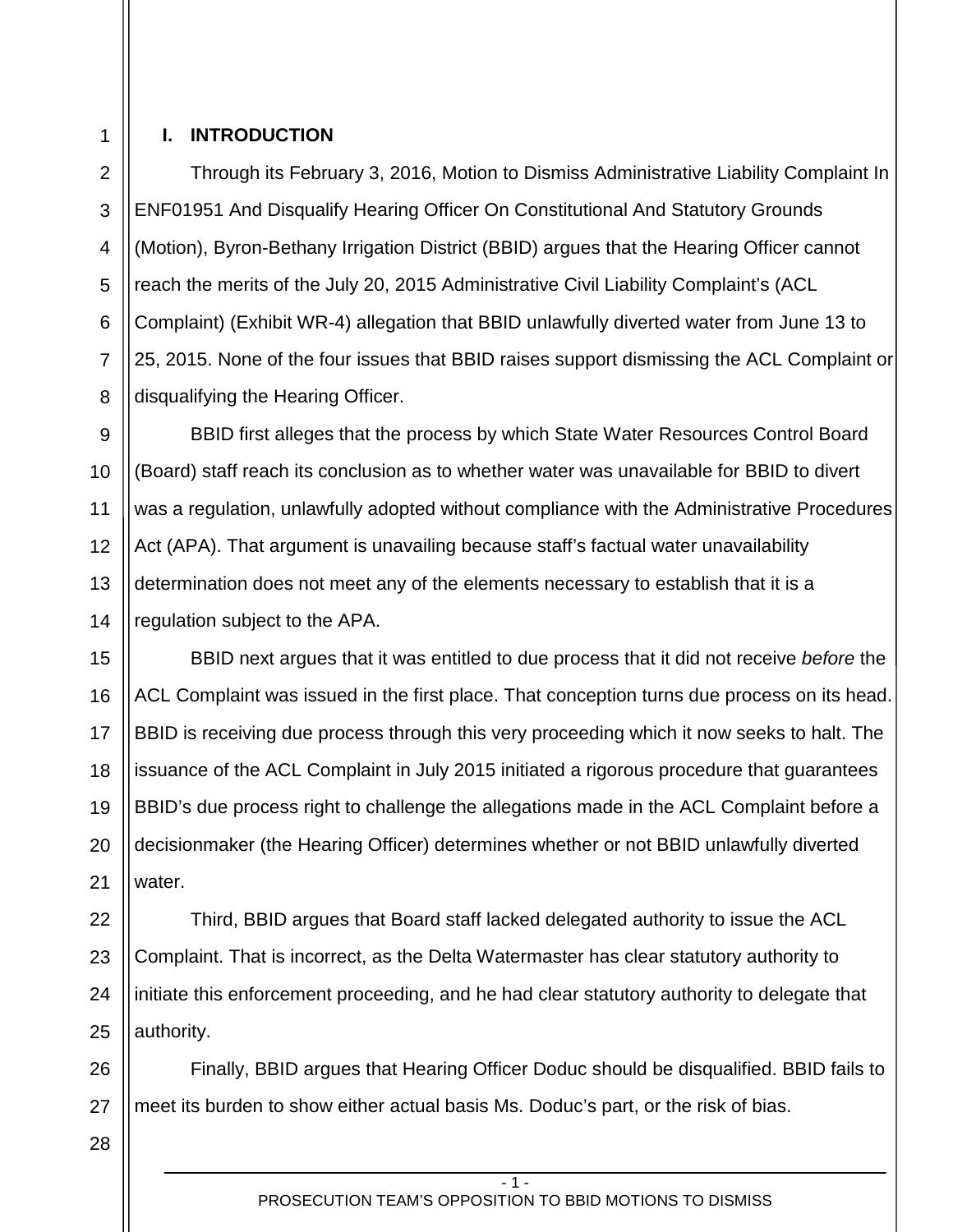BBID's motions to dismiss should be denied, and this matter should proceed to a hearing on the merits.

# <span id="page-5-0"></span>**II. LEGAL STANDARD**

1

2

3

11

12

13

14

15

16

17

18

19

20

21

22

23

24

25

26

4 5 6 7 8 9 10 A "motion to dismiss" is a nonstatutory motion, i.e., not specifically authorized by the Code of Civil Procedure except in certain limited circumstances not relevant here. (Cal. Prac. Guide, Civil Procedure Before Trial, § 7:370.) When courts exercise their inherent judicial power to hear such pleadings denominated as a motion to dismiss, they typically apply procedural rules and standards applicable to demurrers. (*Id*. § 7:376.) Thus, motions to dismiss should be confined to the matters appearing on the face of the ACL Complaint or to which the hearing officer can take judicial notice. (*Id*.)

# <span id="page-5-2"></span><span id="page-5-1"></span>**III. ARGUMENT**

## **A. The drought water availability analysis is evidence of a fact, and is not an underground regulation**

BBID argues that the State Water Board must dismiss this action because it cannot enforce an underground regulation.<sup>[1](#page-5-3)</sup> (BBID Motion, at p. 6:19-24.) BBID argues that two items related to this prosecution are underground regulations requiring dismissal: (1) the method of determining water availability developed by staff and utilized by the Prosecution Team, and (2) the Notice of Unavailability of Water (Motion, at p. 3:7-14.) BBID is wrong as to both in that it is not being prosecuted for violation of the drought availability analysis or the Notice of Unavailability of Water, and these two items do not amount to regulations, underground or otherwise.

First, the premise of BBID's argument is incorrect, because BBID is not being subject to an ACL for violation of the items they claim are regulations. BBID is being prosecuted for a violation of Water Code section 1052, for unauthorized diversion of water, a trespass. (WR-4; Wat. Code, § 1052.) Similarly, the West Side Irrigation District (WSID) is being subject to a Cease and Desist Order for an actual or threatened unauthorized diversion of

<span id="page-5-3"></span><sup>27</sup> <sup>1</sup> The West Side Irrigation District (WSID) makes essentially the same motion and incorporates BBID's legal arguments and assertions on this issue. (WSID Motion, at p. 18:27-19:16.) This portion of the opposition applies equally to WSID's motion, and any references to BBID in this section should be read to include WSID and WSID's Motion.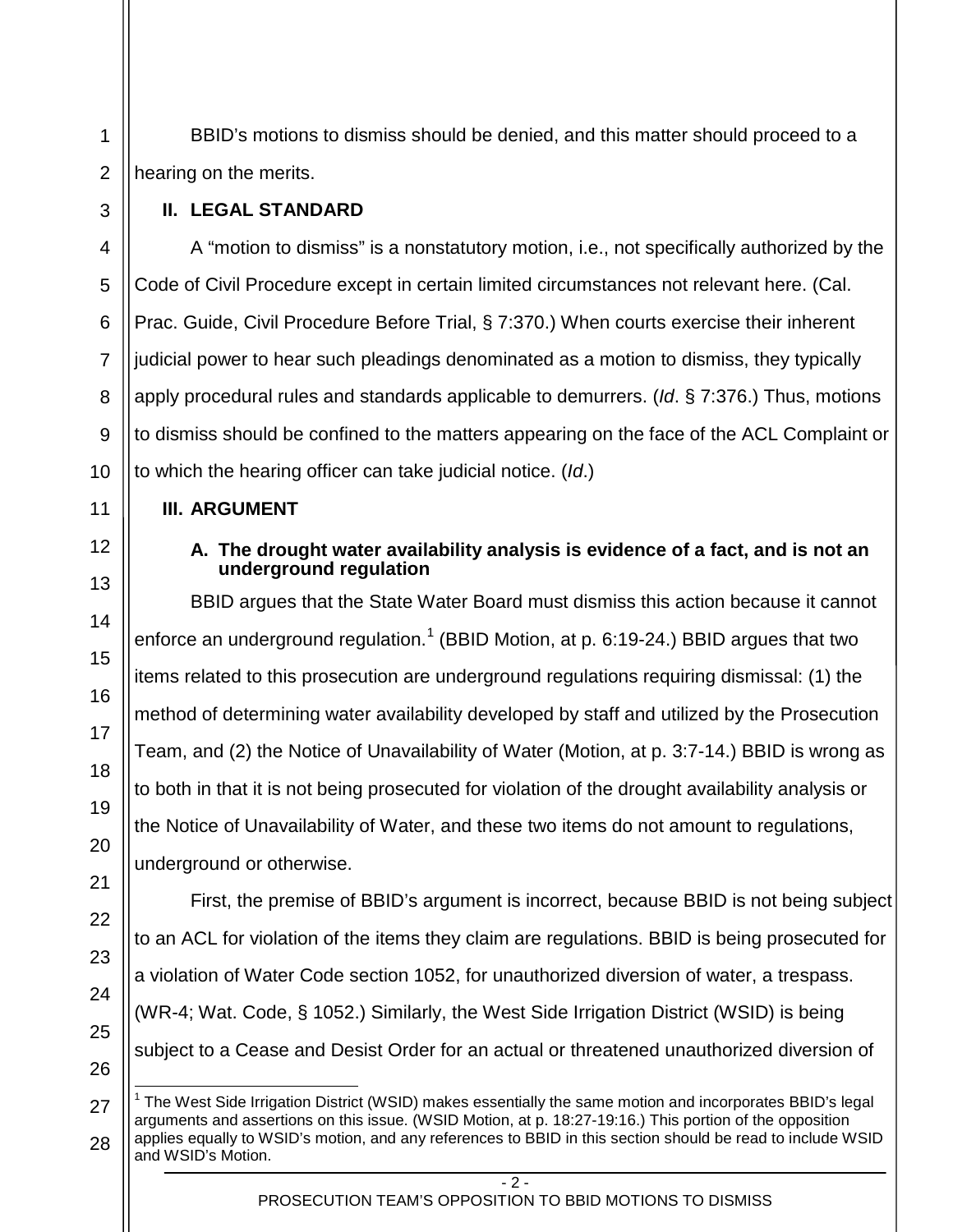- 3 - PROSECUTION TEAM'S OPPOSITION TO BBID MOTIONS TO DISMISS 5 6 8 9 10 11 12 13 14 15 16 17 18 19 20 22 23 24 25 26 27 28 Act. A regulation subject to the APA ... has two principal identifying characteristics. [Citation omitted.] First, the agency must intend its rule to apply generally, rather than in a specific case. The rule need not, however, apply universally; a rule applies generally so long as it declares how a certain class of cases will be decided. [Citation omitted.] Second, the rule must 'implement, interpret, or make specific the law enforced or administered by [the agency], or ... govern [the agency's] procedure.' [Citation.]" (*Tidewater Marine Western, Inc. v. Bradshaw* (1996) 14 Cal.4th 557, 571.) (*Morning Star Co. v. State Bd. of Equalization* (2006) 38 Cal.4th 324, 333-334; see also *Patterson Flying Service v. California Department of Pesticide Regulation* (2008) 161 Cal.App.4th 411, 429.) The drought availability analysis at issue in this case does not satisfy either part of the definition of an underground regulation. Water availability is one fact which supports the Board's determination of whether BBID violated (or WSID violated or threatened to violate) Water Code section 1052. In this case, whether BBID or WSID engaged in the actual or threatened unauthorized use of water is based on the existence of two basic facts: (1) how much water is available in a particular watershed at a particular time, and (2) the demand for water in that watershed at a specific time considering all diverters priorities of right. The drought availability analysis does not "declare how a certain class of cases will be decided." (*Morning Star Co., supra*, 38 Cal.4th at p. 333.) Whether any individual diverter engaged in an unauthorized use of water will vary depending on the water available under particular circumstance, the demand under particular circumstances, and the priority of right of the diverter alleged to have engaged in the unauthorized diversion of water. Moreover, BBID and WSID have an opportunity to, and is attempting to, convince the Board that water was available because the staff's water availability analysis is not reliable. While the Prosecution Team disagrees with the Defendants' arguments, it shows that the drought

water. (WR-1; Wat. Code, §§ 1831(d)(1).) Both BBID and WSID are being prosecuted for

Unavailability do not meet the definition of a regulation under the Administrative Procedures

Second, contrary to BBID's arguments, the drought availability analysis and Notice of

violation of a statute, and the statute is being enforced.

1

2

3

4

7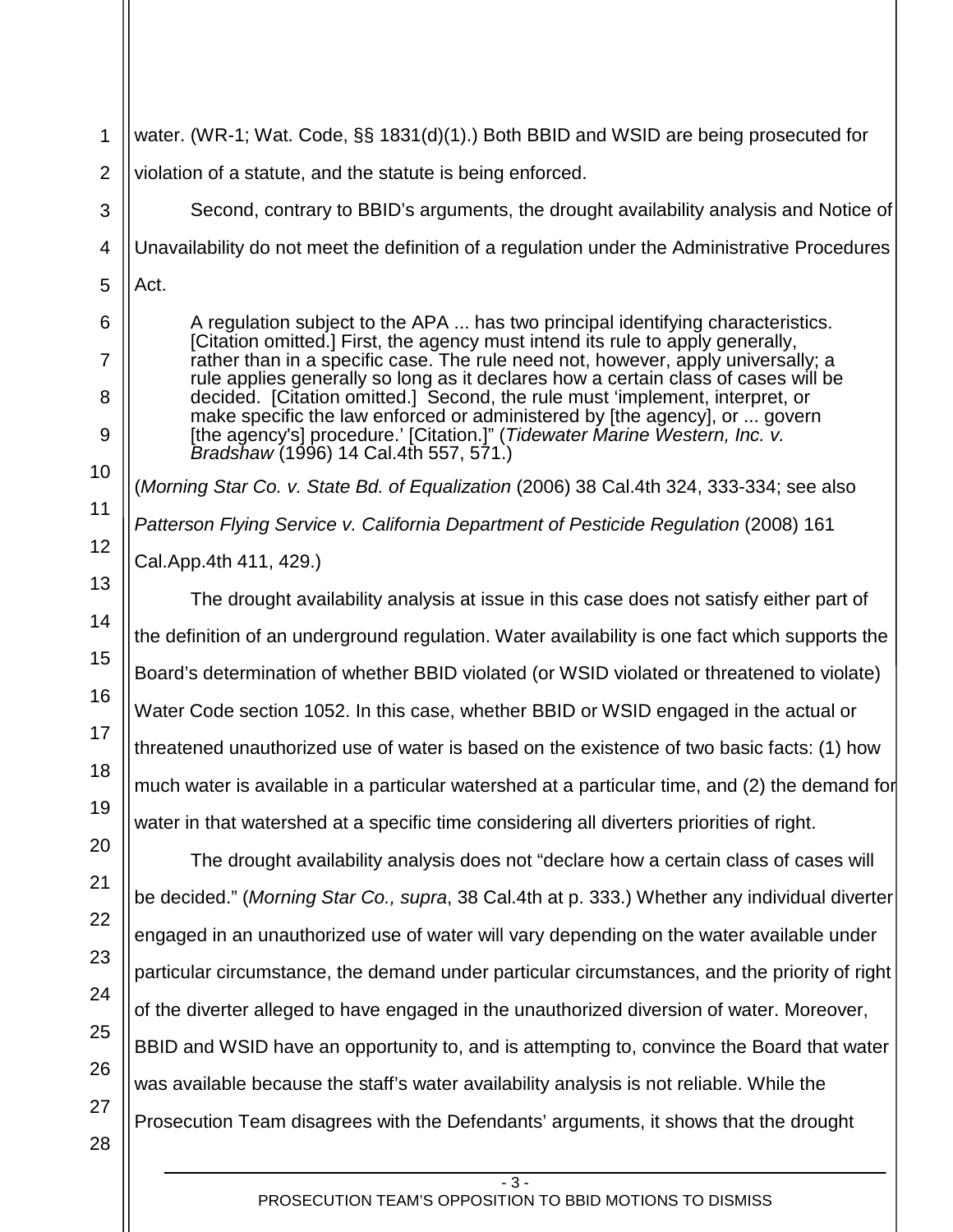1 2 availability analysis utilized by staff and the Prosecution Team does not declare how a class of cases, or even this case, will be decided. (*Ibid*.)

3 4 5 6 7 8 The drought availability analysis does not "implement, interpret, or make specific any law administered by the Board, nor does it govern any procedures." (*Morning Star Co., supra*, 38 Cal.4th at p. 334.) It is simply a method of determining the existence of a fact relevant to the Board's inquiry in this case, which BBID is attempting to dispute. The only rules at issue are the Rules of Evidence, and the Board will be applying those rules to the evidence offered to draw a conclusion about the existence of a fact.

9 10 11 12 13 14 15 16 17 18 19 Alternatively, the Notice of Unavailability does not meet the definition of an underground regulation. Defendants are wrong when they describe the Notice as an order of curtailment. It is not. The ACL Complaint in this case does not allege that the June 12, 2015 notice (Notice of Unavailability) is an enforceable order, or that BBID violated the June Notice in any way. (WR-4, ¶ 31.) Similarly, the WSID CDO does not allege that the May 1, 2015, Notice of Unavailability is an enforceable order, or that WSID violated that Notice. The Notices of Unavailability are simply notice to the public of the staff's conclusion regarding the existence of facts which indicate that diverters with certain priority dates do not have water available to them at that time each Notice was released. The Notices do not decide a class of cases, or implement, interpret, or make specific any law. (*Morning Star Co., supra*, 38 Cal.4th at p. 334.)

20 21 22 23 24 25 26 27 *Patterson Flying Service v. California Department of Pesticide Regulation, supra*, is instructive. In that case, a county agricultural commissioner prosecuted a crop dusting service, Paterson Flying Service, for violation of a statute that made it illegal to use a pesticide in conflict with the registered label. At Patterson's request a hearing was held, and the hearing officer made findings of fact as to what the registered label stated, and that Patterson had used the particular pesticide in conflict with the label. Ultimately, Patterson challenged the agricultural commissioner's decision and imposition of a fine by way of petition for writ of mandate. The petition was denied, and the Court of Appeal upheld the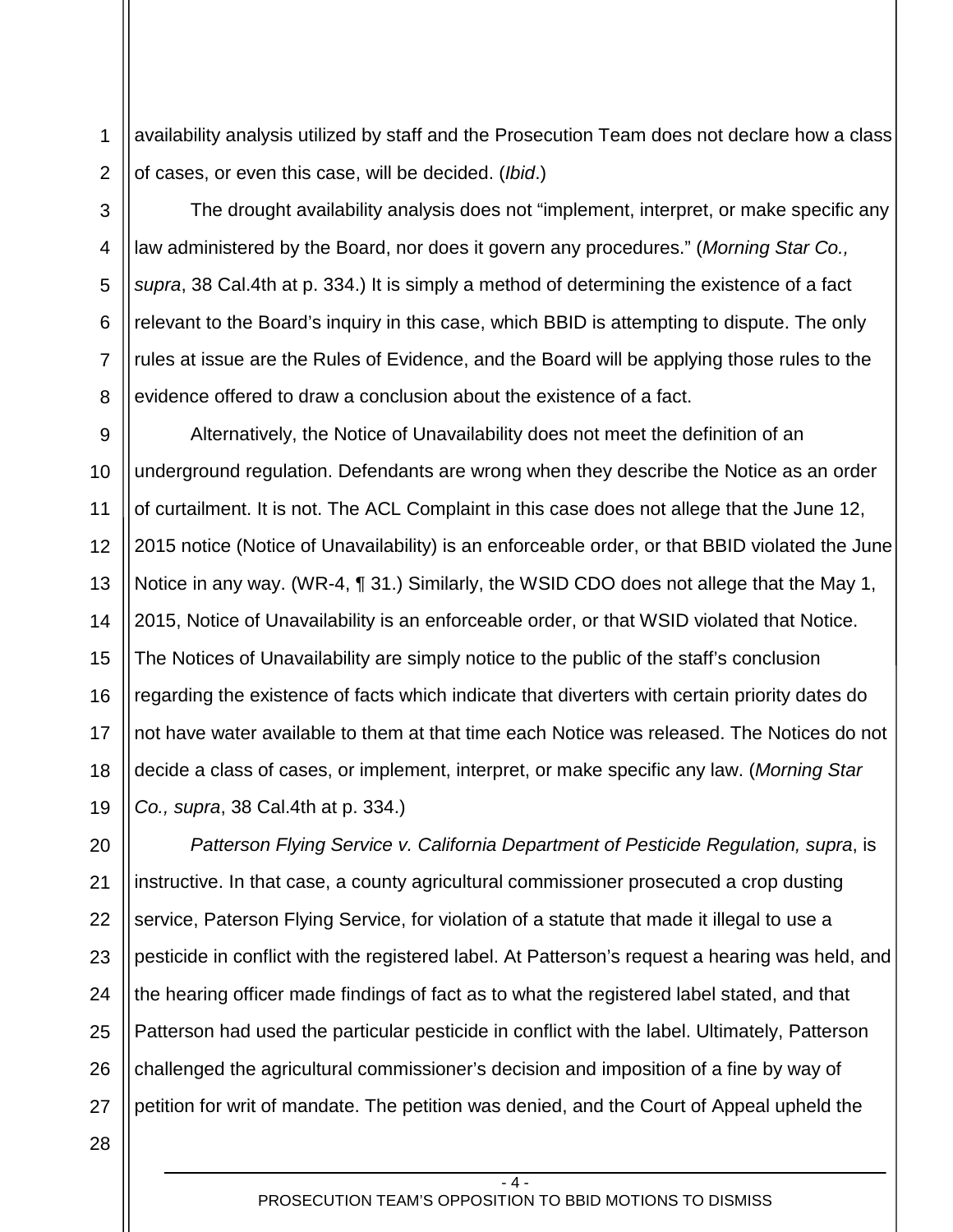<span id="page-8-1"></span><span id="page-8-0"></span>

| 1              | denial. (Patterson Flying Service v. California Department of Pesticide Regulation, supra,                                                                       |  |
|----------------|------------------------------------------------------------------------------------------------------------------------------------------------------------------|--|
| $\overline{2}$ | 161 Cal. App. 4th at pp. 417-418.)                                                                                                                               |  |
| 3              | In an argument similar to that presented by BBID, Patterson argued that the                                                                                      |  |
| $\overline{4}$ | registered label, the content of which was the subject of a finding of fact, was an                                                                              |  |
| 5              | underground regulation, and that no penalty could be imposed because it did not go through                                                                       |  |
| 6              | the process set forth in the Administrative Procedures Act. (Patterson Flying Service, supra,                                                                    |  |
| $\overline{7}$ | 38 Cal.4th at p. 429.) The Court of Appeal rejected the argument. After properly identifying                                                                     |  |
| 8              | the characteristics of a regulation, the Court concluded that:                                                                                                   |  |
| 9              | [Patterson was] penalized for violation of a state statute. That statute makes it a                                                                              |  |
| 10             | violation of state law to use a pesticide in conflict with its registered labeling.<br>The labeling is not intended to apply generally rather than to a specific |  |
| 11             | pesticide; it is not approved or registered to implement, interpret, or make<br>specific the law enforced by the agency. Rather, the labeling is intended to     |  |
| 12             | accurately inform the user of the purposes for which the pesticide may [be]<br>used, the manner in which it may be used, and the hazards involved in its use.    |  |
| 13             | Consequently, [Patterson] was not subject to a penalty pursuant to an<br>underground regulation.                                                                 |  |
| 14             | (Ibid.)                                                                                                                                                          |  |
| 15             | The same can be said for this case. If the Board makes sufficient findings of fact to                                                                            |  |
| 16             | support the conclusion that BBID illegally diverted water, or that WSID diverted or                                                                              |  |
| 17             | threatened to illegally divert water, then BBID will not be subjected to the ACL and WSID will                                                                   |  |
| 18             | not be subject to a CDO pursuant to an underground regulation simply because the staff                                                                           |  |
| 19             | used a particular methodology to determine how much water was available to the various                                                                           |  |
| 20             | classes or right, and provided notice of its factual conclusions. BBID's motion should be                                                                        |  |
| 21             | denied.                                                                                                                                                          |  |
| 22             | B. The Prosecution Team's issuance of the ACL Complaint did not violate<br><b>BBID's due process rights</b>                                                      |  |
| 23             | 1. Introduction                                                                                                                                                  |  |
| 24             | BBID moves to dismiss the ACL Complaint against it, arguing that the United States                                                                               |  |
| 25             | Constitution required the Board to conduct a hearing <i>prior to</i> the Prosecution Team's                                                                      |  |
| 26             | issuance of the ACL Complaint. (Motion, at pp. 6-11.) BBID erroneously characterizes staff's                                                                     |  |
| 27             | allegations as to water unavailability which support the factual assertions made in the                                                                          |  |
| 28             |                                                                                                                                                                  |  |
|                | $-5-$<br>PROSECUTION TEAM'S OPPOSITION TO BBID MOTIONS TO DISMISS                                                                                                |  |
|                |                                                                                                                                                                  |  |

Ш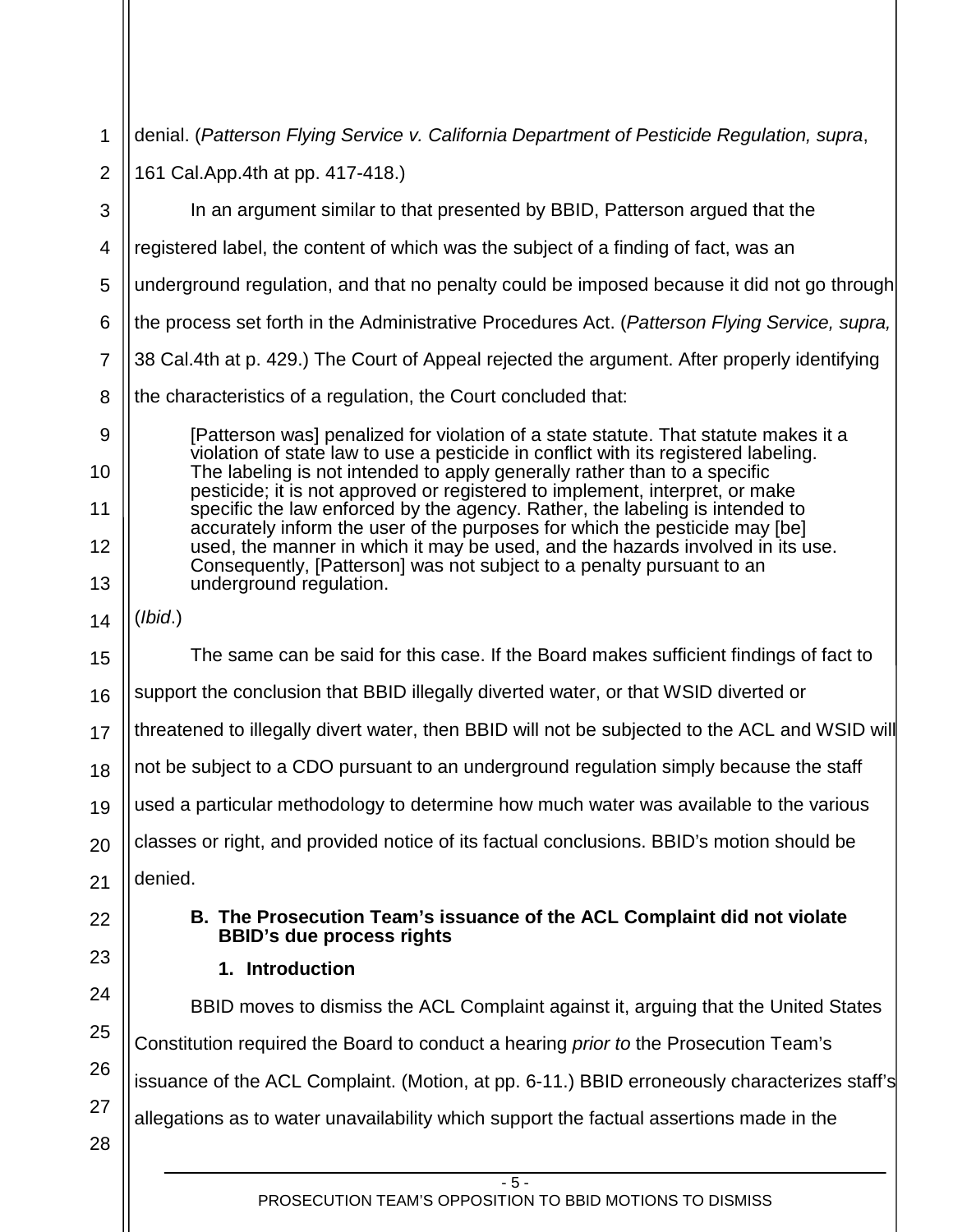1 2 3 4 5 6 7 8 Complaint as constituting a deprivation of a property right for which a hearing is required. BBID ignores the fact that the ACL Complaint is not a finding of wrongdoing by the Board; they are only *allegations* of wrongdoing. BBID is receiving due process – in this proceeding – to contest those allegations. BBID's motion is premised on an attempt to confuse and conflate actions by Board *staff* (such as their June 12, 2015 determination of the amount of water available, and their decision to issue the proposed ACL Complaint) with actions by the State Water Board *as a Board* (such as will be made following the March and April 2016 hearings). BBID's motion should be denied.

## **2. Background**

10 11 12 There is no dispute that in the summer of 2015 the State was in the fourth year of an historic drought. In that year and preceding years, the Governor issued various emergency orders to recognize and combat the continuing drought. (WR-23; WR-25; WR-31.)

13 14 15 16 17 18 19 20 21 22 23 24 In 2014, Board staff began anticipating the possibility that there would be insufficient flow in various watersheds statewide to meet the demands of all water right holders, and that California's water rights priority system would require junior water rights holders to stop diverting water so that senior water rights holders could exercise their full rights. (WR-24.) In January 2014, SWRCB issued a notice to the entire water rights community to alert them to the potential consequences of continued drought conditions on water rights holders generally. (*Id*.) In May 2014, SWRCB staff informed post-1914 rights holders in the Sacramento and San Joaquin watersheds that there was insufficient flow to meet their demands as well as the demands of senior water rights holders. (WR-26.) That notice was intended to protect the water rights of those with more senior water rights, such as pre-1914 water right holders as claimed by BBID. That notice was lifted in November 2015. (WR-27; WR-28.)

25 26 27 28 The drought conditions did not improve in 2015. In January and again in April 2015, SWRCB staff again notified the water rights community generally of the continued drought and possibility that there would again be insufficient flow to meet all water rights demands in the state in the coming year. (WR-29; WR-32.) Informational orders regarding the

<span id="page-9-0"></span>9

 $-6$ PROSECUTION TEAM'S OPPOSITION TO BBID MOTIONS TO DISMISS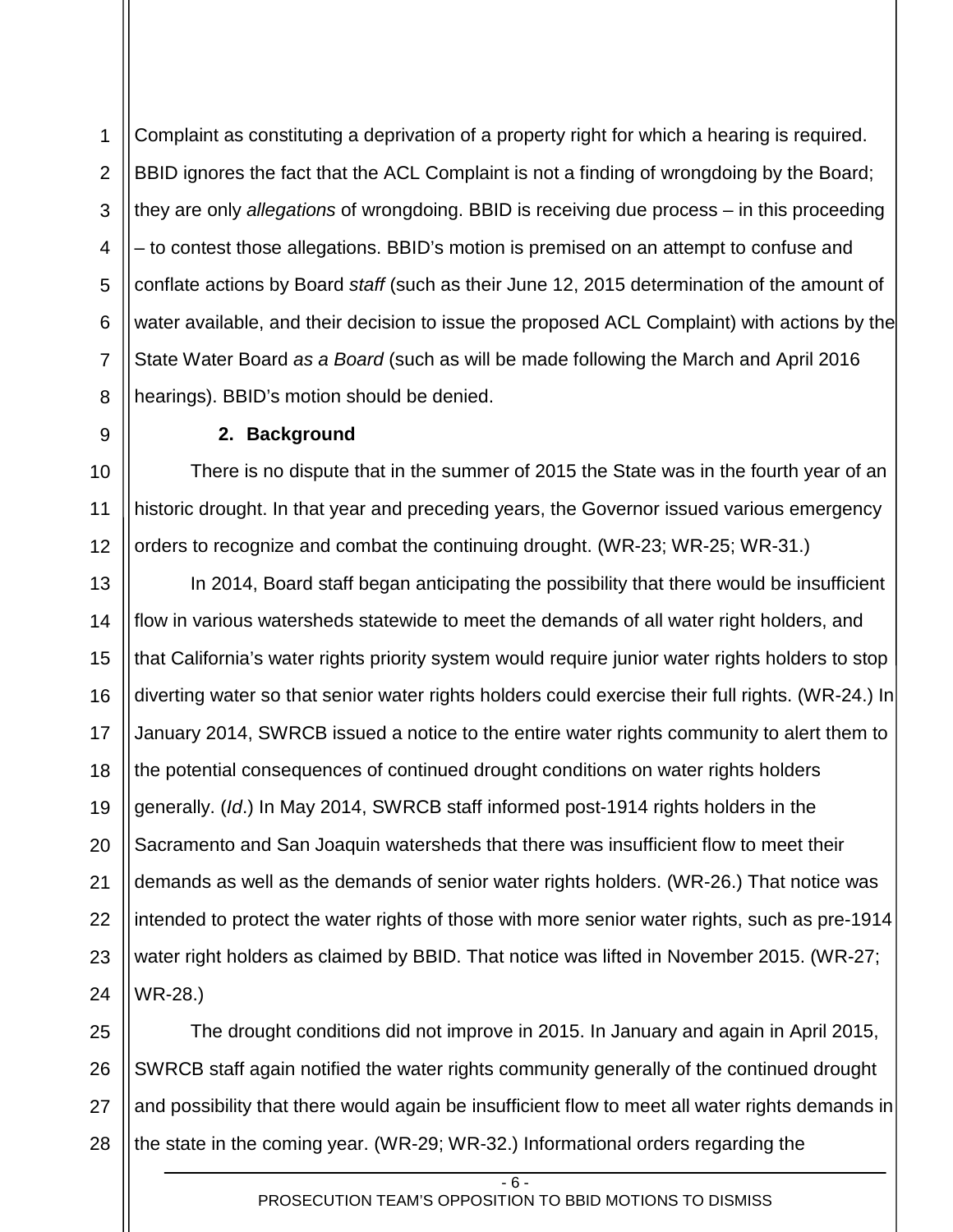1 2 3 4 5 6 7 8 9 10 11 unavailability of water were issued on April 23, 2015 to post-1914 water right holders on the San Joaquin River. (WR-33.) On May 1, 2015, an informational order was issued to all post-1914 water rights holders on the Sacramento River. (WR-34.) The full natural flow on the Sacramento and San Joaquin Rivers continued to deteriorate in May and June 2015 as seasonal demand increased. On June 12, 2015, a notice of unavailability was issued to all water rights holders on the Sacramento and San Joaquin River watersheds extending the notice of unavailability back to water rights holders with a priority date of 1903 or later. (WR-36.) The Board staff did not intend for the June Notice to be considered "an enforceable decision or order of the State Water Board" or "a State Water Board determination that any individual diverter is taking water without authorization under the Water Code." (BBID-299, at pp. 3-4, ¶ 6 [Decl. of John O'Hagen].)

12 13 14 15 16 17 18 West Side Irrigation District (WSID) sought and obtained a temporary restraining order<sup>[2](#page-10-0)</sup> (TRO) from the Sacramento County Superior Court (the WSID Court) as to the June Notice on due process grounds.  $(BBID-301.)^3$  $(BBID-301.)^3$  $(BBID-301.)^3$  The WSID Court found that the wording of the June Notice was more than informational and instead was impermissibly coercive, in that a reasonable person would likely interpret the June Notice as requiring them to actually stop diverting. (BBID-301 at p. 5.) The WSID Court's TRO prohibited the Board "from taking any action against [WSID] … on the basis of the 2015 Curtailment Letters …" (BBID-379, at p. 7,  $\P$  2.)<sup>[4](#page-10-2)</sup> However, the WSID Court also held that that the SWRCB is

free to provide truly informational notices to water diverters of the nature of the drought and the Board's right to initiate Water Code section 1831 or 1052 proceedings. … To be clear, **Respondents are free to exercise their statutory authority to enforce the Water Code as to any water user**,

 2 A temporary restraining order is a limited order; it is "issued to prohibit the acts complained of, pending a hearing on whether the plaintiff is entitled to a preliminary injunction." (6 Witkin, Cal. Proc. 5th (2008) Prov. Rem, § 284, p. 224.) The court's issuance of a temporary restraining order based on an interim finding of a due process violation does not constitute an adjudication of the ultimate rights in controversy. (See *Cohen v. Board of Supervisors* (1985) 40 Cal.3d 277, 286 [preliminary injunction].) It is rather a interim determination designated to preserve the status quo pending either a hearing on a preliminary injunction (in the case of a TRO), or pending a trial (in the case of a preliminary injunction). (6 Witkin, Cal. Proc. 5th (2008) Prov. Rem, § 285, p. 225.)

<span id="page-10-1"></span>26 27  $3$  BBID also filed an action in the Contra Costa County Superior Court seeking a temporary restraining order as to it, but that application was never heard by any court. (*Byron-Bethany Irrigation District v. California State Water Resources Control Board, et al.,* Contra Costa County Superior Court, Case No. N15-0967.)

<span id="page-10-2"></span>28  $4$  The WSID Court's TRO does not apply to BBID, as it was not party to that case.

- 19 20 21
- <span id="page-10-0"></span>22

23

24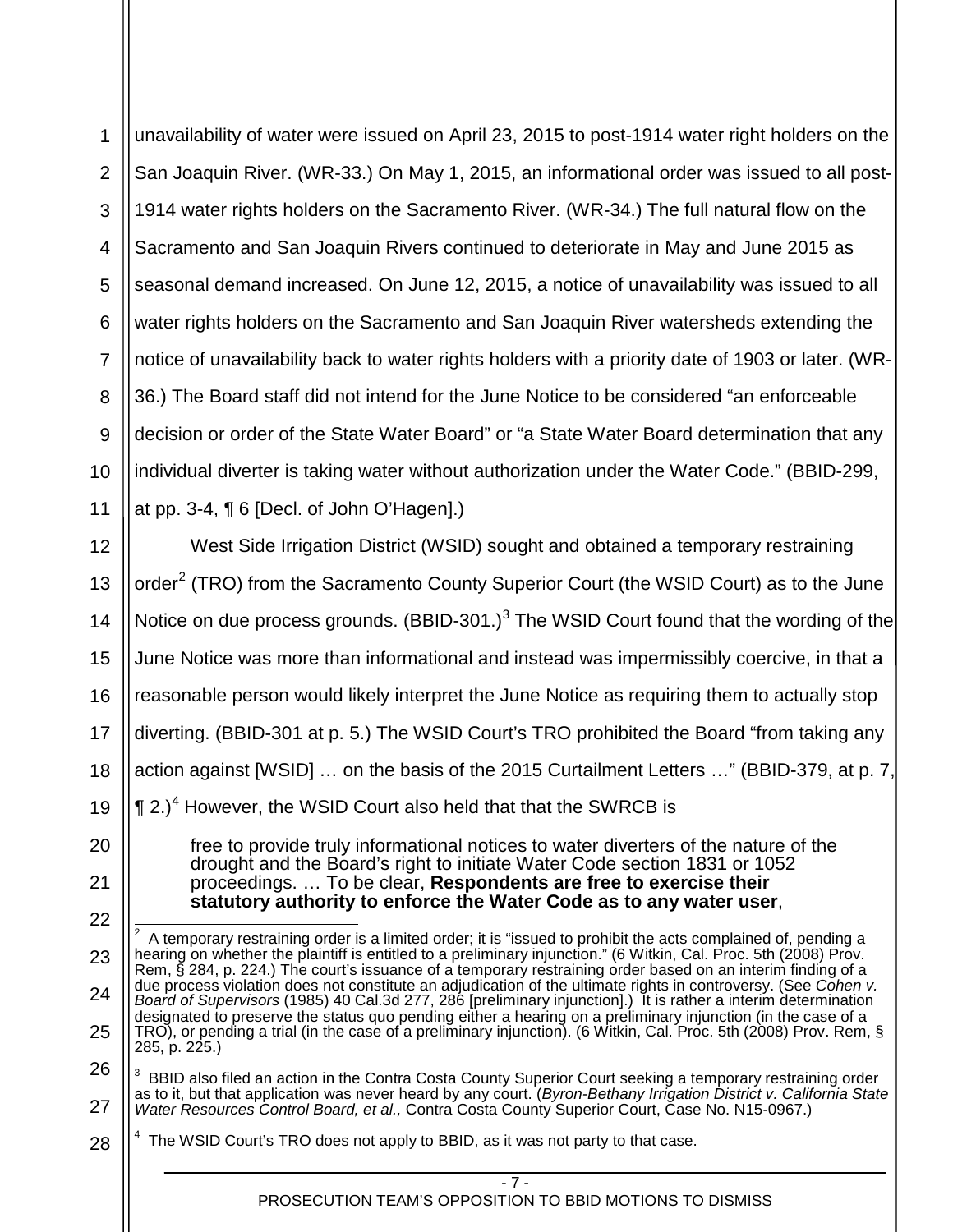including these Petitioners, **if it deems them to be in violation of any provisions of the Water Code, so long as the bases for said action are not the Curtailment Letters.**

(BBID-301, at pp. 4-5, bold added.)

In response to the WSID Court's TRO, in July 2015, Board staff partially rescinded and revised the June Notice (Revised Notice). (WR-40; WR-41.) The Revised Notice clarified that it was not an order to anyone to stop diversions and that it does "not establish or impose any compliance responsibilities." (*Id*.) BBID's motion neglects to inform the Hearing Officer that following the hearing on WSID's motion for preliminary injunction, on August 3, 2015, the WSID Court found that the Revised Notice does not violate anyone's due process rights and declined to issue a preliminary injunction.<sup>[5](#page-11-1)</sup> (Declaration of Andrew Tauriainen [Tauriainen Decl.] submitted herewith, at Ex. E [Aug. 3, 2015 Order, Sacramento County Superior Court Case No. 34-2015-80002121] $^6$  $^6$ .) The WSID Court found that the Revised Notice was purely informational, and "no longer requires recipients to cease diverting water." (*Id*. at p. 3.) Having denied the application for preliminary injunction, the WSID Court's TRO automatically dissolved by operation of law. (*Landmark Holding Group, Inc. v. Superior Court* (1987) 193 Cal.App.3d 525, 529 ["A TRO is purely transitory in nature and terminates automatically when a preliminary injunction is issued or denied"].)

The Assistant Deputy Director for Water Rights issued the ACL Complaint against BBID on July 20, 2015, alleging that BBID diverted water in violation of Water Code section 1052. (WR-4.)

# **3. Discussion**

<span id="page-11-0"></span>There is no debate between the parties that BBID is entitled to due process before the Hearing Officer or full Board issues a penalty for an unlawful diversion of water. (E.g., *Cal. Teachers Assn. v. Butte Community College Dist.* (1996) 48 Cal.App.4th 1293, 1306.) "An essential component of due process is a fair opportunity to be heard before deprivation

- 8 -

PROSECUTION TEAM'S OPPOSITION TO BBID MOTIONS TO DISMISS

<span id="page-11-1"></span>5 If BBID is correct that the WSID's Court's finding that the June Notice violated WSID's due process rights "is equally applicable" to BBID (Motion, at p. 8:9-12), by the same logic the WSID Court's finding that the Revised Notice did *not* violate WSID's due process rights "is equally applicable" to BBID.

<span id="page-11-2"></span> $6$  The Prosecution Team requests that the Hearing Officers take official notice of Exhibits A through F of the Tauriainen Declaration pursuant to 23 CCR § 648.2.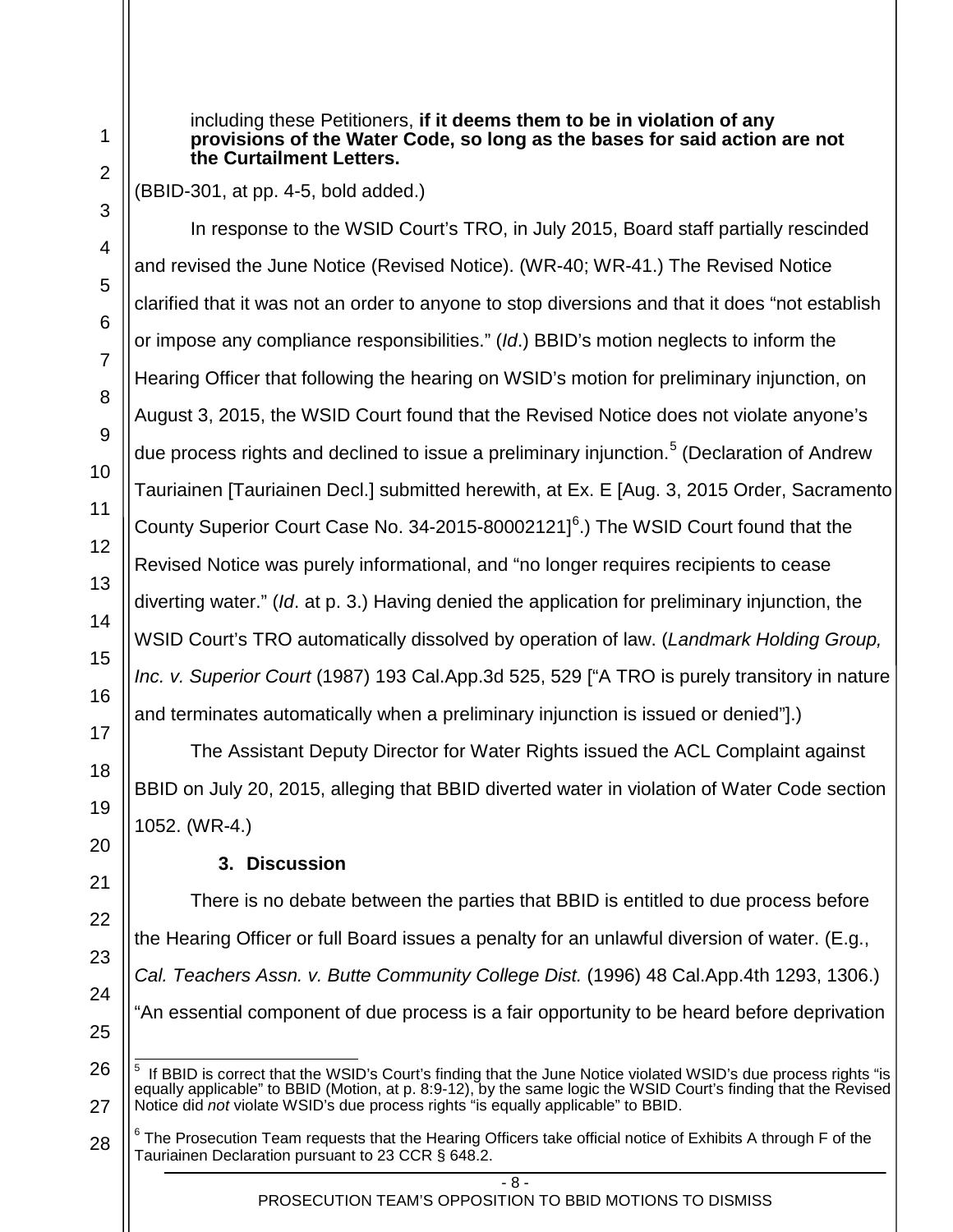1 2 3 4 5 6 7 8 9 10 11 12 13 14 of a significant property interest." (*Id*.) That is exactly what is occurring here. (See, e.g., Cal. Code Regs., tit. 23, §§ 648-648.8, 649.6 and 760.) The issuance of a proposed ACL Complaint against BBID initiated a procedure which is providing BBID with due process before the Hearing Officer or the Board makes a determination as to whether or not BBID unlawfully diverted water from June 13-25, 2015. BBID elected to avail itself of the due process rights available to it and requested a hearing. The Hearing Officer provided BBID with notice of the procedures available to it, including the right to "make an opening statement, call and examine witnesses, introduce exhibits, cross-examine opposing witnesses on any matter relevant to the issues even if that matter was not covered in the direct examination, impeach any witness, rebut adverse evidence, and subpoena, call and examine an adverse party or witness as if under cross-examination." (Tauriainen Decl., at Ex. F [Notice of Hearing, Aug. 19, 2015, at p. 6 ¶ 1].) Because no adverse action against BBID has yet been taken, and will only be taken, if at all, after the hearing, BBID's due process rights are being fully protected.

<span id="page-12-0"></span>15

16

#### **a) This administrative enforcement proceeding poses no possible violation of BBID's due process rights because it is not "based on" the June Notice or Revised Notice**

17 18 19 20 21 22 23 24 25 26 27 28 BBID's entire motion is predicated on the false premise that the ACL Complaint is "based on" the June Notice and/or the Revised Notice. (E.g., Motion, at p. 9:12-13.) That assertion is simply wrong. The ACL Complaint is based on the factual allegation that from June 13-25, 2015 there was insufficient water available for BBID to divert under its water right, and BBID diverted water anyway. (See e.g., WR-4, ¶ 31.) The ACL Complaint does not allege that the June Notice or Revised Notice are orders at all, or that BBID violated either of them. Indeed, the Revised Notice made clear, to the extent it was not clear already, that the June Notice was intended to be an informational order only. The notices do not add or detract from the facts as to whether or not there was water available for BBID to divert during the dates in question. Whether or not the Hearing Officer will agree with the allegations made in the ACL Complaint remains to be seen, and the Hearing Officer will make that determination only after the March and April 2016 hearings, during which time we

 $-$  9  $-$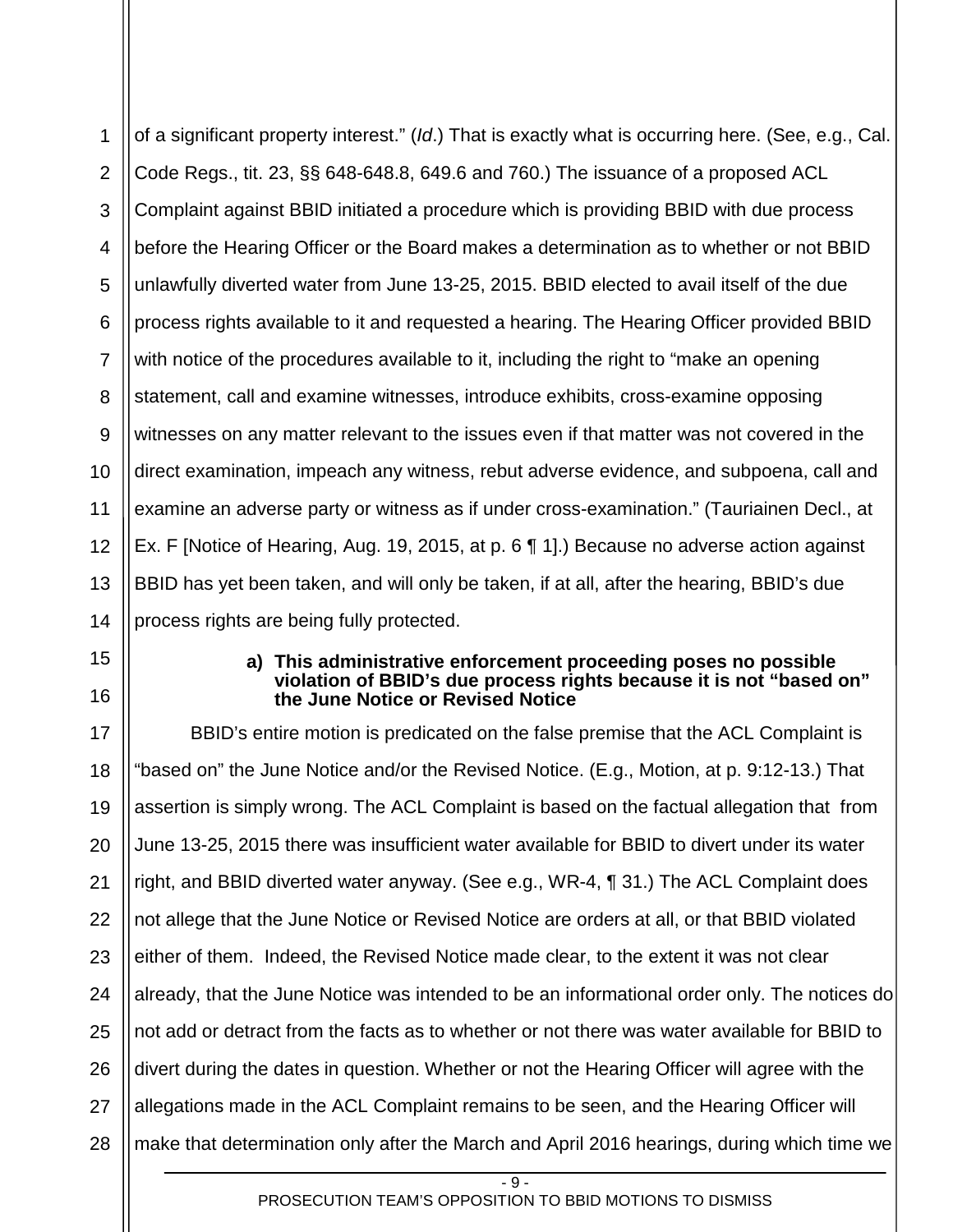1 2 expect BBID will vigorously argue that there was water available for it to legally divert from June 13-25, 2015.

3 4 5 6 7 Any due process violation associated with the issuance of the June Notice (which the WSID Court found was cured in the Revised Notice) is not a license for entities to divert water in violation of the Water Code free from enforcement. The WSID Court's TRO ruling on which BBID heavily relies also expressly found that the Board was free to (1) provide information notices to the water rights community (as the Board staff did in the July notice, which the Court found was appropriate), and (2) take enforcement action against entities that diverted water in violation of the Water Code (as the Board is currently doing in this enforcement action). (BBID-301, at pp. 4-5.) That is exactly what is occurring now.

> **b) The ACL Complaint's assertions of unavailability of water is not a final determination by this Hearing Officer or the full Board**

<span id="page-13-0"></span> BBID compounds its mistaken understanding of what the ACL Complaint is based on by also erroneously asserting that the Hearing Officer or the full Board has already made a conclusion as to the unavailability of water to support BBID's diversions. (Motion, at pp. 9:11 through 10:2.) Neither the Hearing Officer or the full Board has made any determination as to whether water was available for BBID to divert from June 12-25, 2015, or whether BBID's diversions during that time period constituted an unlawful trespass. Indeed, that is the exact matter for the Board's Hearing Officer to decide at the upcoming hearing in March and April 2016, following a full and robust adversarial proceeding. At the conclusion of the upcoming hearing, the Hearing Officer (and potentially, the full Board) may agree with the Prosecution Team that there was insufficient flow to support BBID's diversions, or may agree with BBID that there was sufficient flow.

BBID also asserts claims that an alleged due process violation associated with the issuance of the June Notice precludes the Protection Team from pursuing this enforcement action entirely. (Motion, at p. 10:3-15.) Again, untrue. As the WSID Court held, the TRO and the reasoning behind it do not prohibit the Prosecution Team from "exercise[ing] their statutory authority to enforce the Water Code as to any water user, including these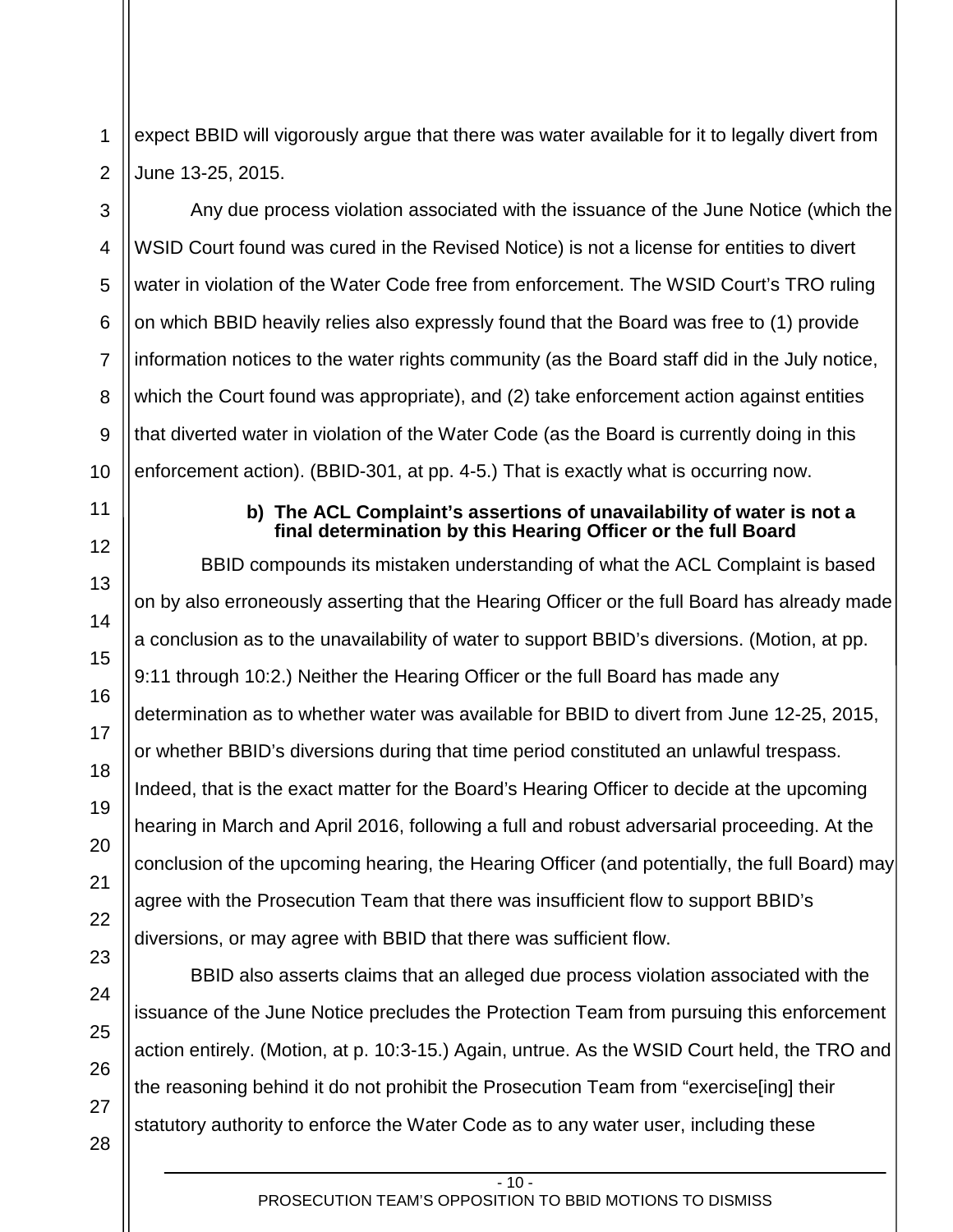1 2 3 4 5 Petitioners, if it deems them to be in violation of any provisions of the Water Code, so long as the bases for said action are not the [June Notice]." (BBID-301, at pp. 4-5.) As discussed above, the ACL Complaint is not based on the June Notice, and thus even the WSID Court recognizes that this enforcement action can proceed notwithstanding the WSID Court's provisional conclusion as to a due process violation associated with the June Notice.

6 7 8 9 10 11 12 13 14 15 16 17 BBID also claims that the reasoning in *Duarte Nursery, Inc. v. United States Army Corps of Engineers* (E.D. Cal. 2014) 17 F.Supp.3d 1013 prohibits this enforcement case from proceeding to trial. (Motion at p. 10:16-17.) *Duarte* involved a cease and desist order issued by the United States Army Corps of Engineers to a landowner, as well as a separate notice of violation (NOV) issued by the Central Valley Regional Board. (*Duarte, supra*, 17 F.Supp.3d at p. 1015.) The court found that the landowner had properly stated a claim for violation of due process against the Army Corps as to its cease and desist order because it was coercive, but found that the Regional Board's NOV was not. (*Id*. at pp. 1024-1025.) The court held that the NOV merely "notifies plaintiff of the Board's view that they are in violation of law." (*Id*. at p. 1025.) The WSID Court found that the Revised Notice, like the NOV in *Duarte*, did not violate WSID's due process rights because it rescinded the language in the June Notice that the WSID Court found problematic. (Tauriainen Decl., Ex E. at p. 3.)

<span id="page-14-0"></span>18

# **c) BBID is receiving due process through this hearing**

19 20 21 22 23 24 25 26 27 It is ironic that BBID claims that this administrative proceeding should not occur because BBID did not receive due process prior to it being initiated. As the Board staff intended in the June Notice, and as clarified in the Revised Notice, the 2015 notices were not intended to order to any water right holder to cease diversions; they were merely informational. No conclusion as to whether any particular water rights holder could continue diverting water was made in the 2015 notices. As the Revised Notice made clear, the Board has issued no order compelling BBID to cease diversions. BBID has always been free to continue diverting water, at its own risk that, after later hearing, those diversions will be found to have been unlawfully made.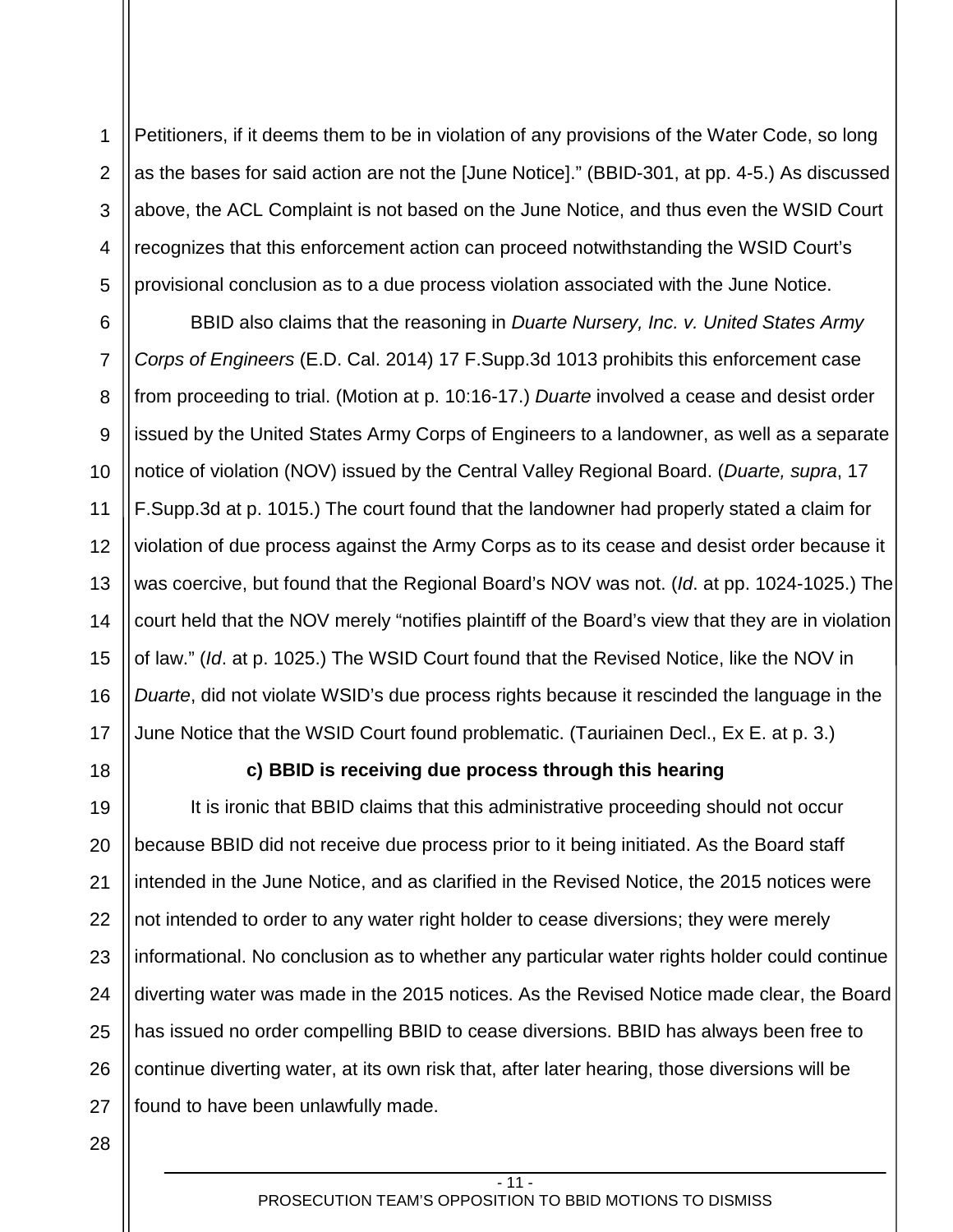1

2

3

<span id="page-15-0"></span>4

Neither the Hearing Officer nor full Board have made any determination regarding whether BBID engaged in unlawful diversions. BBID is receiving due process before such a decision will be made, if at all. The motion should be denied.

## **C. The Assistant Deputy Director for Water Rights issued the ACL Complaint pursuant to properly delegated authority**

Contrary to BBID's claims, the Delta Watermaster had statutory and delegated authority to issue the ACL Complaint, and also had the authority to delegate his authority to the Assistant Deputy Director who issued the ACL Complaint. (Motion, at p. 13:8-18, and fn. 8.) Because the ACL Complaint was issued by one with authority to do so, the motion to dismiss should be denied.

The Delta Watermaster may issue enforcement actions in the Delta, and may authorize appropriate staff in the Division of Water Rights to initiate such actions. (Wat. Code, § 85230; Tauriainen Decl., at Ex. C [State Water Board Resolution 2012-0048, at ¶ 3], and Ex. D [Resolution 2015-0058, at ¶ 3].) The Delta Watermaster was personally involved in the investigations and in the discussions leading to the BBID ACL Complaint and the WSID CDO, and has remained involved in these proceedings. (Declaration of Michael George, submitted concurrently herewith, at ¶¶ 4-5.) The Delta Watermaster authorized the Assistant Deputy Director for Water Rights to issue both enforcement actions. (*Id*. at ¶ 6.) BBID also wrongly asserts that the Delta Watermaster may not delegate this authority. (Motion, at p. 13:14-16, and fn. 8; see also Motion, at pp. 12:5 through 13:2.) Water Code section 7 provides: Whenever a power is granted to, or a duty is imposed upon, a public officer, the power may be exercised or the duty may be performed by a deputy of the officer or by a person authorized, pursuant to law, by the officer, unless this code expressly provides otherwise. Nothing in the Water Code prohibits the Delta Watermaster from redelegating authority. *California School Employees Assn. v. Personnel Com. of the Pajaro Valley Unified School Dist. of Santa Cruz County* (1970) 3 Cal.3d 139, 144, and *Bagley v. City of Manhattan Beach* (1976) 18 Cal.3d 22, 24-25, both recognize that statutes may authorize

the delegation of even discretionary authority, and thus do not support BBID.

- 12 -

PROSECUTION TEAM'S OPPOSITION TO BBID MOTIONS TO DISMISS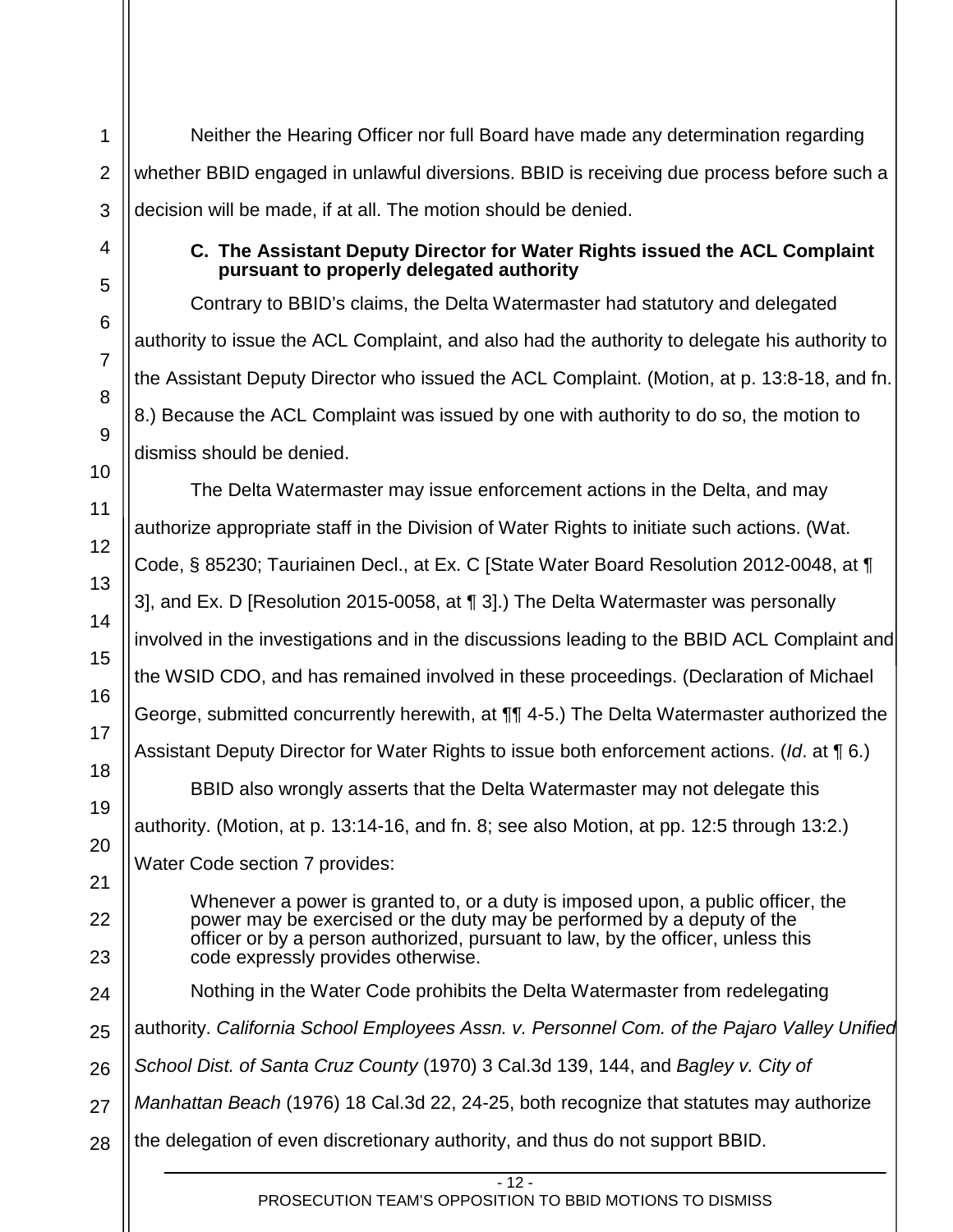2 3 4 5 6 *Central Delta Water Agency v. State Water Resources Control Bd.* (2004) 124 Cal.App.4th 245 (*Central Delta*) is similarly inapposite. That court held that the Board, after conducting a water rights permit hearing, could not defer findings that were prerequisite to issuing permits by delegating the findings for subsequent staff determination. The *Central Delta* court recognized the validity of other delegations made by the State Board pursuant to section 7. (*Central Delta, supra*, at p. 261, fn. 16.)

1

<span id="page-16-0"></span>18

19

7 8 9 10 11 12 13 14 15 The remainder of BBID's argument rests on an error in Paragraph 3 of the ACL Complaint, which describes the delegation of authority from the Executive Director to the Assistant Deputy Director. (Tauriainen Decl., at ¶¶ 2-7.) Both the ACL Complaint and the WSID CDO are within the Delta Watermaster's jurisdiction, and thus the Delta Watermaster's authorization described above is sufficient for the Assistant Deputy Director to issue the actions. Although unfortunate, the error in the ACL Complaint and similar errors in the WSID CDO are not material or prejudicial. (Tauriainen Decl., ¶ 8.) The Board may correct the errors in the Draft CDO should it choose to issue a final CDO, and the Division will issue a corrected ACL Complaint if the Hearing Officer so directs. (*Id*.)

16 17 The Assistant Deputy Director for Water Rights issued the BBID ACL Complaint (and the WSID CDO) under properly delegated authority. The motion should be denied.

> **D. BBID provides no evidence of violations of the separation of functions or ex parte rules to warrant disqualifying the Hearing Officer for actual bias or risk of bias**

20 21 22 23 24 25 26 27 28 BBID also moves to disqualify Hearing Officer Tam Doduc on the theory that there is an unacceptable risk that she is impermissibly biased in favor of the Prosecution Team because the Board has failed to "ensure adequate separation of functions between the individuals acting in a prosecuting capacity from those acting in an adjudicatory capacity" (Motion, at p. 13:23-25) as required by the Supreme Court's decision in *Morongo Band of Mission Indians v. State Water Resources Control Board* (2009) 45 Cal.4th 731 (*Morongo*). *Morongo* holds that the due process guarantee of a fair hearing can be violated upon proof of actual bias on the part of the decision-maker or a showing that the "probability of actual bias…is too high to be constitutionally tolerable." (*Morongo*, *supra*, 45 Cal.4th at p. 737.) In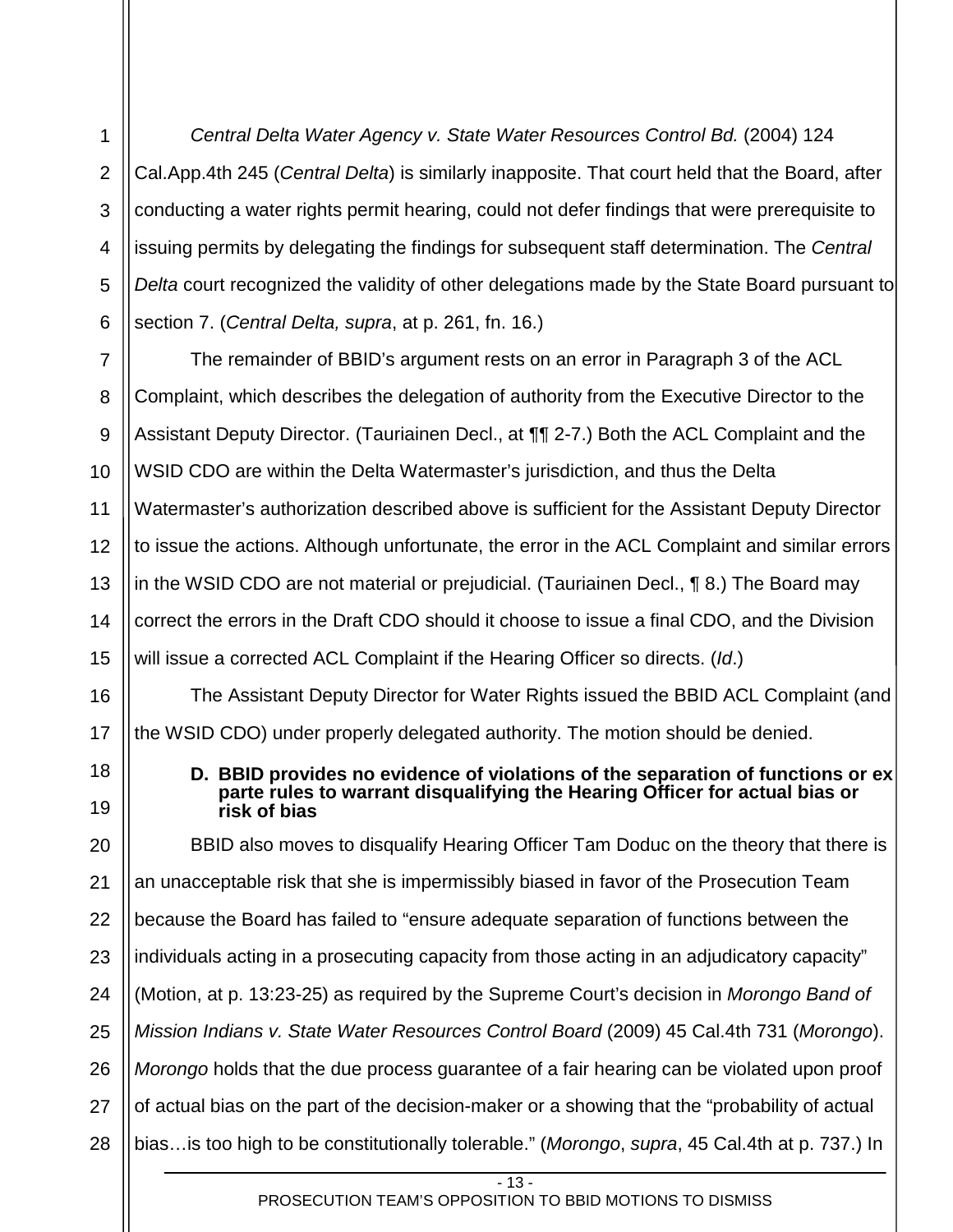1 2 3 4 the context of administrative agency adjudications, impartiality of the adjudicator is presumed and this presumption "can be overcome only by specific evidence demonstrating actual bias or a particular combination of circumstances creating an unacceptable risk of bias." (*Id*. at pp. 741-42.) BBID has made no such showing here.

<span id="page-17-0"></span>5

6

7

8

9

10

11

12

13

14

15

16

17

18

19

20

21

22

23

24

25

26

## **1. BBID fails to establish any actual bias by Hearing Officer Doduc that precludes her from adjudicating this matter**

In its Motion, BBID does not and cannot provide evidence of any actual bias on the part of Hearing Officer Doduc that would disqualify her from hearing this matter. Instead, BBID appears to argue that a declaration by John O'Hagan, a member of the Prosecution Team, establishes Hearing Officer Doduc's bias and predetermination of the issue of water availability against BBID. (Motion, at p. 19:13-21.) This argument is meritless. Mr. O'Hagan's declaration reflects the view of Board staff regarding the unavailability of water, not the view of Ms. Doduc. BBID does not present any evidence that Ms. Doduc has adopted the Prosecution Team's conclusion that there was no water available to BBID to divert from June 12-25, 2015, or that BBID's diversions during that time period constituted a trespass. Demonstrating *staff* bias is not sufficient to warrant disqualification of a *hearing officer*; a claim of bias "must establish an unacceptable probability of actual bias on the part of *those who have actual decision-making power over their claims*." (*BreakZone Billiards v. City of Torrance* (2000) 81 Cal.App.4th 1205, 1236, italics added.) To make this showing, the evidence demonstrating bias must clearly be attributable to the administrative hearing officer. (See, e.g., *Nasha v. City of Los Angeles* (2004) 125 Cal.App.4th 470, 473 [article authored by Planning Commission member attacked project pending before commission].) Where, as here, a petitioner fails to establish how a claim of staff bias may be attributed to the actual decision-maker, the claim must fail. (*Kenneally v. Lungren* (9th Cir. 1992) 967 F.2d 329, 333-334.)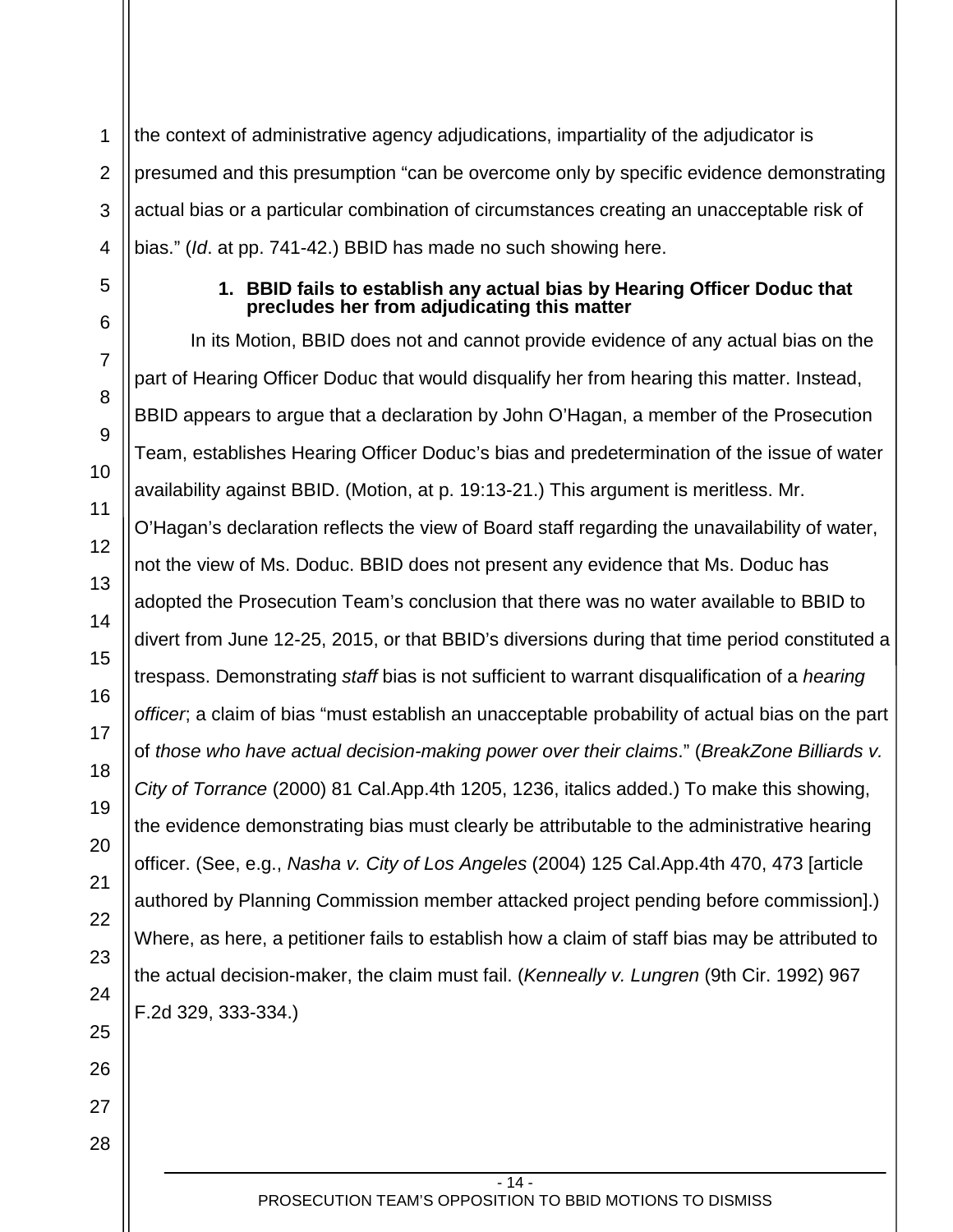<span id="page-18-1"></span>17

<span id="page-18-0"></span>1

#### **2. BBID fails to demonstrate the existence of particular circumstances creating an unacceptable risk of bias on the part of Hearing Officer Doduc**

Unable to establish actual bias, BBID asserts that Prosecution Team members' discussions with Board members regarding potential water rights curtailments and droughtrelated water availability violate the Board's internal separation of functions and prohibition on ex parte communications and constitute particular circumstances that create an unacceptable risk of bias on the part of any member of the Board, including Hearing Officer Doduc. (Motion, at p. 16:17-18:16; *Morongo*, *supra*, 45 Cal.4th at pp. 741-42; Gov. Code, § 11425.10, subd. (a)(4).) However, BBID fails to demonstrate how the circumstances of this case result in the risk of bias required to succeed on its claim. As demonstrated below, and consistent with the Administrative Procedures Act and the strictures of *Morongo*, the procedural mandates to separate the prosecutorial and advisory functions and to avoid impermissible ex parte communications have been strictly followed in this case to date. Accordingly, the particular circumstances held to create an impermissible risk of bias in *Nightlife Partners, Ltd. v. City of Beverly Hills* (2003) 108 Cal.App.4th 81 and *Quintero v. City of Santa Ana* (2003) 114 Cal.App.4th 810 are absent here.

## **a) The Board has maintained the proper separation of functions during this proceeding**

18 19 20 21 22 23 24 25 26 27 BBID argues that Prosecution Team members have impermissibly advised the Board on the issues being litigated in this proceeding in violation of separation of functions rules, citing *Nightlife* and *Quintero* as authority. In *Nightlife*, the Court found that the separation of functions had not been maintained because the attorney advising the hearing officer on appeal had previously advocated for denial of petitioner's permit. (*Nightlife*, *supra*, 108 Cal.App.4th at p. 95.) The key circumstances relied upon in *Quintero* to find a due process violation were that the agency's attorney had acted in both prosecutorial and advisory roles in the same matters, and that the attorney had become the agency's "sole or primary legal adviser". (*Morongo*, *supra*, 45 Cal.4th at p. 739.) As in *Morongo*, neither of these circumstances is present in this case.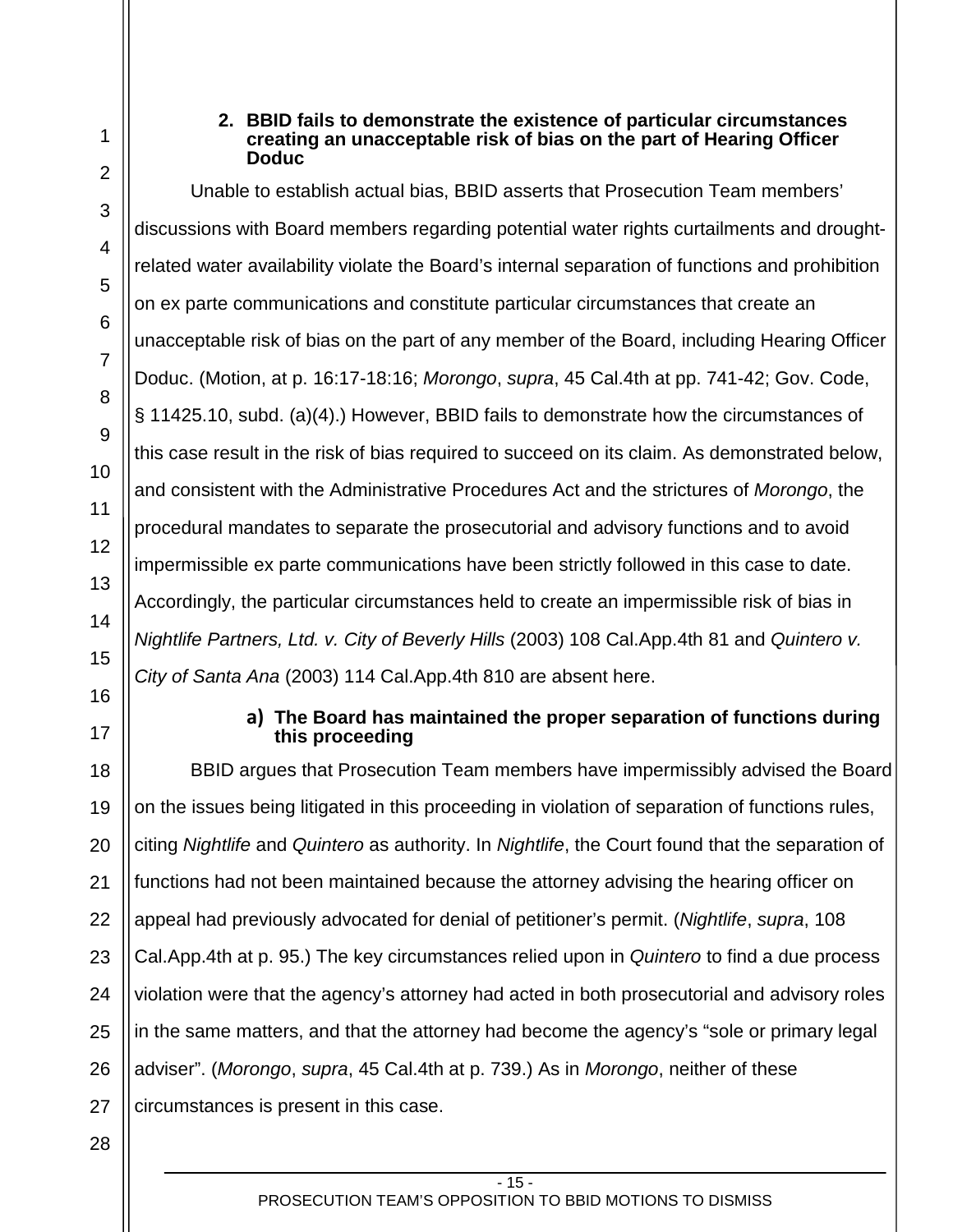1 2 3 4 5 6 7 8 9 10 11 12 13 14 15 First, the Prosecution Team members have not "advised" the Board in the same proceeding in which they are now serving as advocates, or in any other related proceeding before the Hearing Officer. Contrary to BBID's contentions, general informational briefings on staff's water availability analyses, water right curtailment notices and potential enforcement actions are not the same proceeding as the ACL Complaint against BBID. Under BBID's proposed construction of administrative law, the Board presumably must refuse to hear general informational briefings from its staff regarding any issue that might subsequently invoke an enforcement proceeding for fear that they might commingle agency functions. But such chilling of informed governance is not required by due process, nor would it provide any discernible additional safeguards to petitioners regarding later-initiated administrative proceedings. As evidenced by the Prosecution Team members' careful practice of not discussing how the water availability analysis would apply to a specific diverter or the particulars of any ongoing enforcement actions when updating the Board (see, e.g., BBID-306 at p. 4), the requisite safeguards are already in place and being followed. Accordingly, BBID's right to due process has been preserved.

16 17 18 19 20 21 22 23 24 25 26 27 Second, the Prosecution Team members have not "advised" the Board at all, let alone served as the Board's primary advisors. As illustrated by *Nightlife* and *Quintero*, a staff member "advises" a Board by analyzing a set of specific facts and recommending a particular course of action in the context of a pending adjudicatory proceeding. (*Nightlife*, *supra*, 108 Cal.App.4th at p. 95; *Quintero*, *supra*, 114 Cal.App.4th at pp. 815-817.) Here, the Prosecution Team members merely provided updates in the context of non-adjudicatory, informational briefings and did not recommend any course of action as to adoption of the water supply analysis or its application to any particular diverter, let alone BBID. To the contrary, these updates merely provided the basic methodology behind the water availability analysis and cited to the concerns of stakeholders regarding its accuracy. (See, e.g., BBID-316 at pp. 4-5.) BBID fails to cite to a single case in which an administrative officer or board was precluded from acting on a matter simply because it had previously received general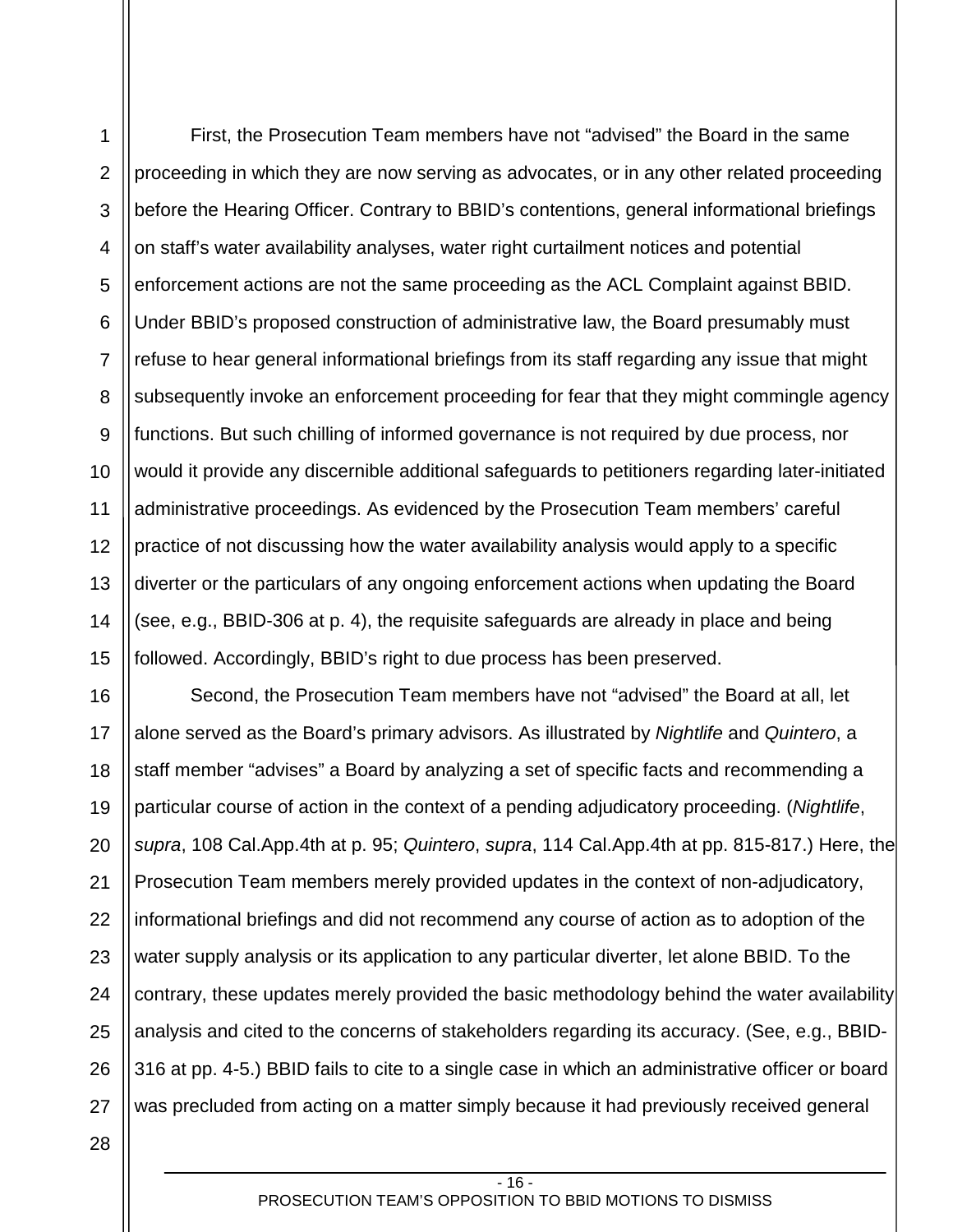1 2 information regarding matters of a general nature and wide applicability in a nonadjudicatory setting, nor is there any such case.

3

4 5 6 7 8 9 10 11 12 13 14 15 16 17 18 19 20 21 Moreover, BBID's claim that the Hearing Officer must be disqualified because Ernie Mona is serving as one of her advisors is unsupportable. BBID provides no evidence that Mr. Mona has previously advocated in front of the Board in the same proceeding or a similar proceeding, has had any impermissible interactions with the Prosecution Team regarding this matter or is in any way biased against BBID. Instead, BBID's claim rests on the incorrect assertion that Diane Riddle, Mr. Mona's direct supervisor, has had impermissible interactions with the Prosecution Team regarding this matter and that the mere presence of Mr. Mona's indirect supervisor, Leslie Grober, on the Prosecution Team creates an intolerable risk of bias on the part of the Hearing Officer. But as with Mr. Mona, BBID presents no evidence that Ms. Riddle has had any impermissible contact with the Prosecution Team, including Mr. Grober, regarding the facts of this case or is in anyway biased toward BBID. And the Supreme Court held in *Morongo* that the indirect supervisor of an employee serving in an advisory role can serve in a prosecutorial role as long as the proper separation and screening procedures are in place to preserve the right to due process. (*Morongo*, *supra*, 45 Cal.4th at p. 736.) As evidenced by the Hearing Notice (BBID-302 at p. 3), such separation and screening procedures are in place here and BBID presents no evidence that they have been violated or that there is an impermissible risk that they will be violated. Accordingly, BBID has not met its evidentiary burden and its motion should be denied.

<span id="page-20-0"></span>22

23

24

25

26

#### **b) There have been no impermissible ex parte communications**

BBID contends that the Prosecution Team members' updates in front of the Board and emails with Board members regarding water availability and water curtailments constitute impermissible ex parte communications that create an intolerable risk of biased decisionmaking. (Motion, at pp. 16:18 through 17:18.) This contention is baseless.

27 28 Government Code section 11430.10 provides that, when an agency adjudicatory proceeding is pending, no employee or representative of the agency who is acting as a

 $-17 -$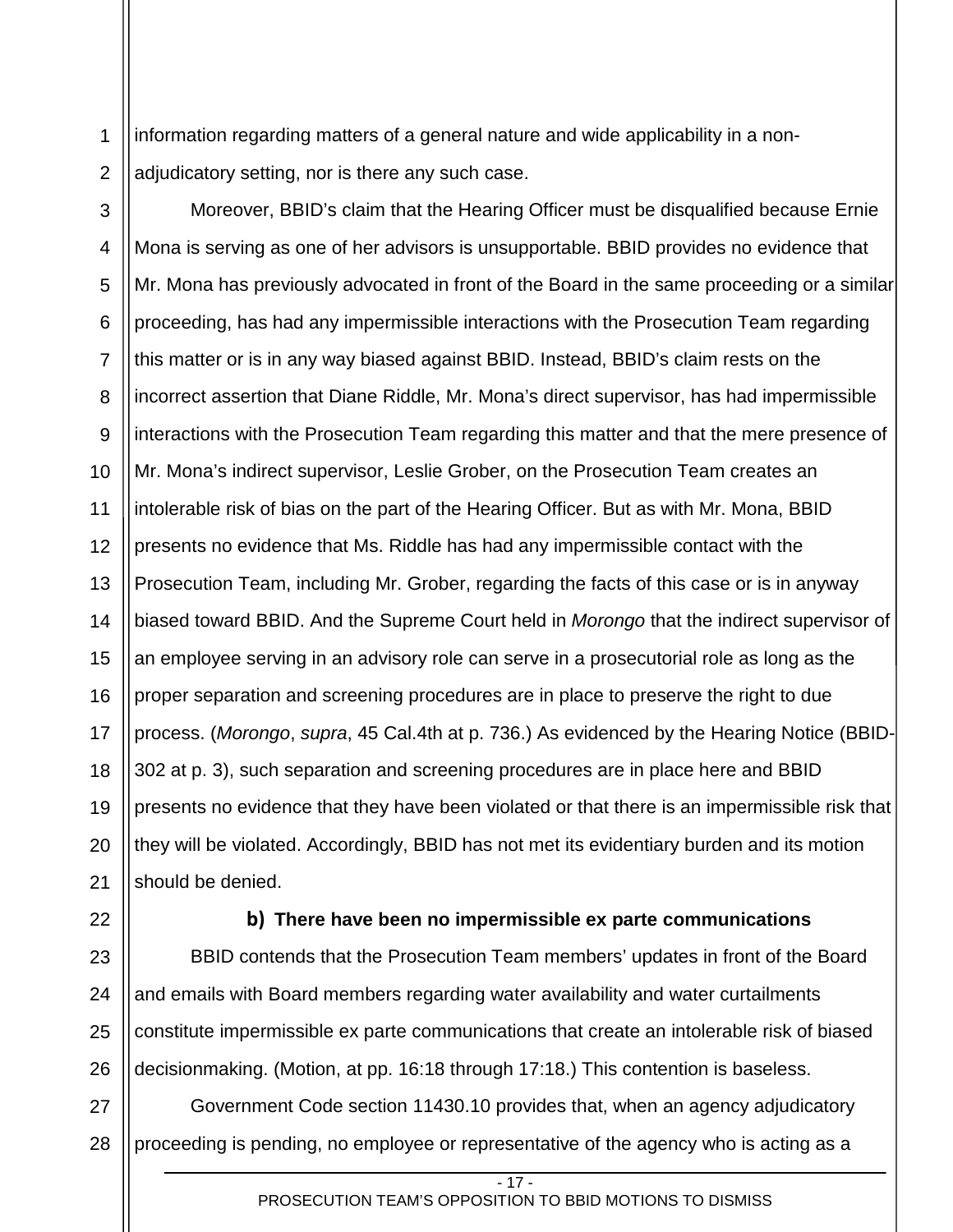1 2 3 4 5 party to the proceeding shall communicate directly or indirectly to the presiding officer of the proceeding without notice and opportunity for all other parties to participate in the communication. (Gov. Code, § 11430.10, subd. (a).) A proceeding is "pending" within the meaning of this statute once the agency issues a pleading or there is an application for an agency decision, whichever is earlier. (*Id*. § 11430.10, subd. (c).)

6 7 8 9 10 11 12 13 14 Here, BBID claims that Board members were advised during 2014 and 2015 by members of the Prosecution Team on matters related to this proceeding. However, there was no "pending proceeding" within the meaning of the Government Code, and the Board's ex parte procedures that prohibit such communications did not apply until the enforcement proceedings at issue here commenced when Board staff issued the ACL Complaint to BBID on July 20, 2015. (WR-4.) Also, the regular updates provided by staff at public Board meetings and comments at public workshops are not prohibited ex parte communications because they occurred at open, public Board meetings where all interested parties have an opportunity to participate in the communication, as required by the Government Code.

15 16 17 18 19 Further, none of the emails cited by BBID establishes that there were any prohibited ex parte communications from members of the Prosecution Team to members of the Board, or that there was otherwise a failure to adequately separate the Board staff's prosecutorial and advisory functions – either after or before the current ACL Complaint became pending. As the Supreme Court held in *Morongo*:

[t]he agency head is free to speak with anyone in the agency…except the personnel who serves as adversaries *in a specific case*…Virtually the only contact that is forbidden is communication in the other direction: a prosecutor cannot communicate off the record with the agency decision maker or the decision makers' advisors *about the substance of the case*.

- 23 (*Morongo, supra*, 45 Cal.4th at p. 738, original italics.) As discussed above, the
- 24 communications in question between Prosecution Team members and the Board did not
- 25 address the substance of this proceeding. These communications did not involve
- 26 application of the water availability analysis to BBID or any other specific facts concerning
- 27 BBID's alleged trespass, and therefore do not constitute impermissible ex parte
- 28 communications.

20

21